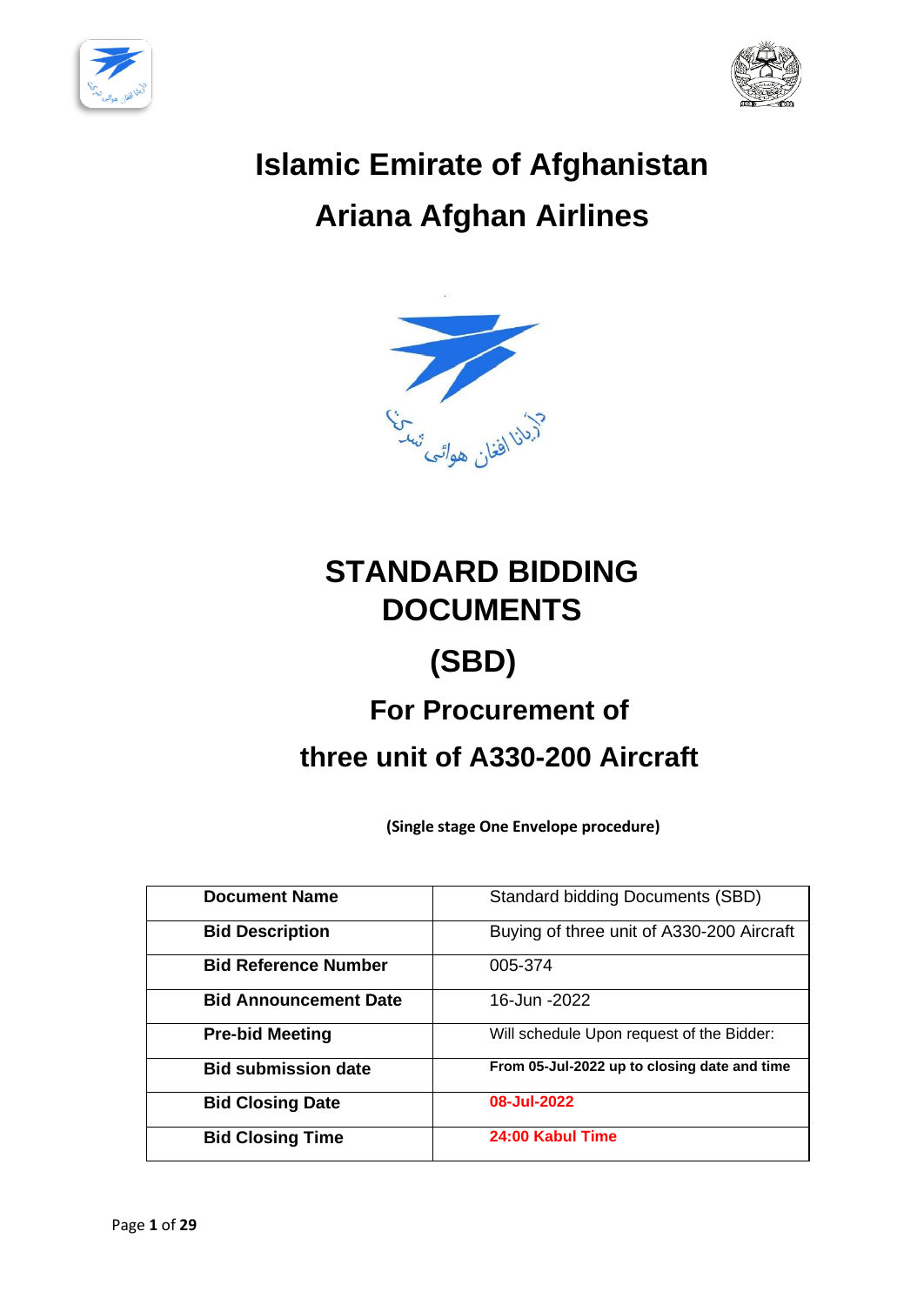



Preamble

5

|                     | <b>Section A- Instruction to Bidders</b><br>5. |
|---------------------|------------------------------------------------|
| $1 -$               |                                                |
| $2 -$               |                                                |
| $3-$                |                                                |
| 4-                  |                                                |
| $5-$                |                                                |
| 6-                  |                                                |
| $7-$                |                                                |
| $8-$                |                                                |
| $9-$                |                                                |
| $10-$               |                                                |
| $11-$               |                                                |
| $12 -$              |                                                |
| $13 -$              |                                                |
| $14-$               |                                                |
| $15-$               |                                                |
| $16-$               |                                                |
| $17 -$              |                                                |
| $18-$               |                                                |
| $\mathbf{I}$        |                                                |
| $\vert \vert \vert$ |                                                |
| III)                |                                                |
| IV)                 |                                                |
| V)                  |                                                |
|                     |                                                |
| 19-                 |                                                |
| $20 -$              |                                                |
| $21 -$              |                                                |
| $22 -$              |                                                |
| $23 -$              |                                                |
|                     |                                                |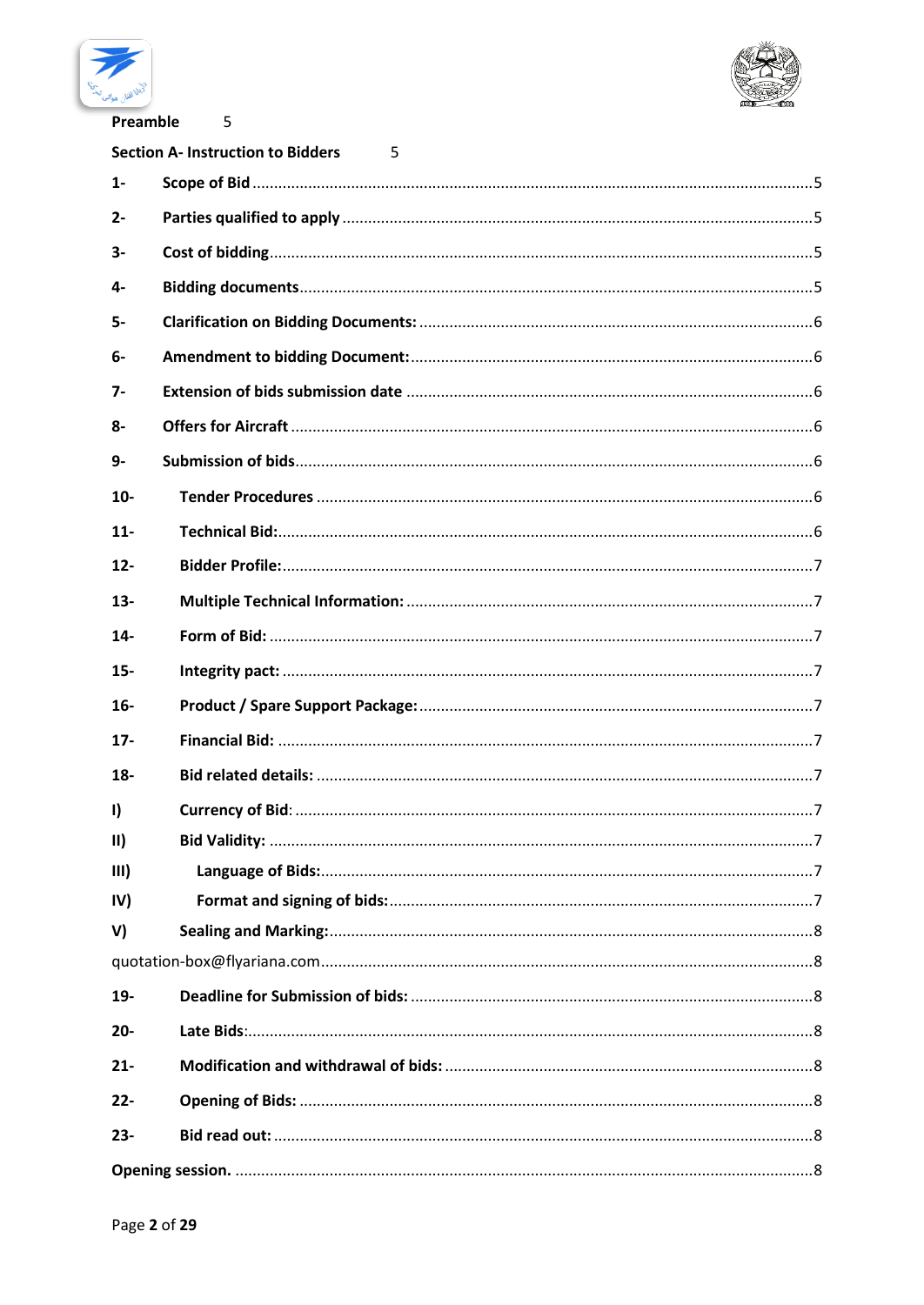

| <sup>ہ ا</sup> فغا <sub>ن</sub> ھواڻ |                                                        |  |
|--------------------------------------|--------------------------------------------------------|--|
| $24 -$                               |                                                        |  |
| $25 -$                               |                                                        |  |
| $26 -$                               |                                                        |  |
| $27 -$                               |                                                        |  |
| $28 -$                               |                                                        |  |
| $29 -$                               |                                                        |  |
| $30 -$                               |                                                        |  |
| $31 -$                               |                                                        |  |
| $32 -$                               |                                                        |  |
| $33 -$                               |                                                        |  |
| 34-                                  |                                                        |  |
| $35 -$                               |                                                        |  |
|                                      | <b>Section B- General Conditions of Contract</b><br>11 |  |
| $1 -$                                |                                                        |  |
| $2 -$                                |                                                        |  |
| $3-$                                 |                                                        |  |
| 4-                                   |                                                        |  |
| 5-                                   |                                                        |  |
| $\vert$                              |                                                        |  |
| $\vert \vert$                        |                                                        |  |
| $6-$                                 |                                                        |  |
| $7-$                                 |                                                        |  |
| 8-                                   |                                                        |  |
| 9-                                   |                                                        |  |
| а-                                   |                                                        |  |
|                                      | <b>Section C-Special Conditions of Contract</b><br>13  |  |
| $1 -$                                |                                                        |  |
| $2 -$                                |                                                        |  |
| 3-                                   |                                                        |  |
| 4-                                   |                                                        |  |
|                                      | <b>Section D- Evaluation of Bids</b><br>13             |  |
| $-1$                                 |                                                        |  |
| $D = 22$                             |                                                        |  |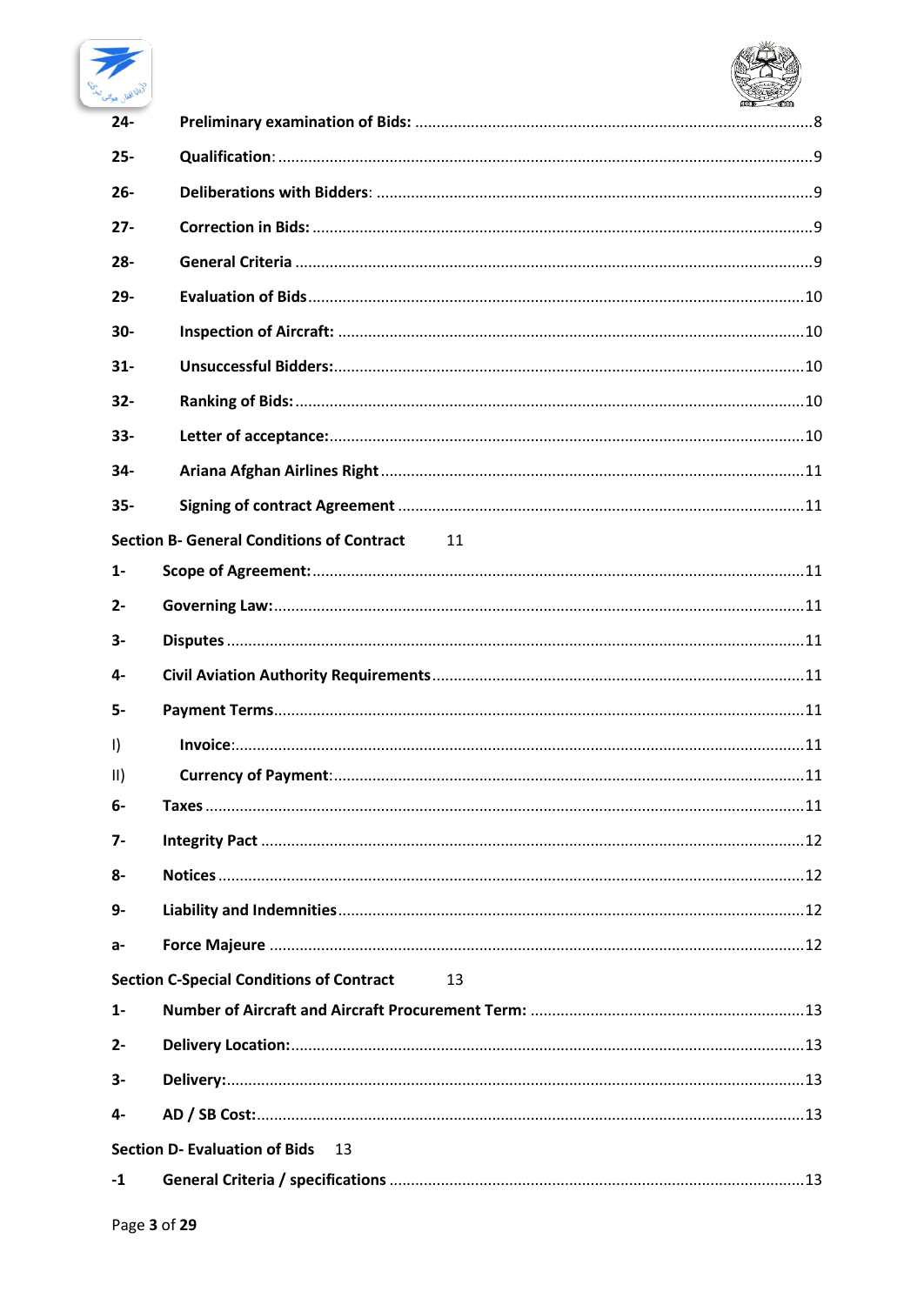



| $ANNEX - (1)$    | 14                |  |
|------------------|-------------------|--|
|                  |                   |  |
| Annex (II)       | 15                |  |
|                  |                   |  |
| <b>Annex-III</b> | 16                |  |
|                  |                   |  |
| 1)               |                   |  |
| 2)               |                   |  |
| 3)               |                   |  |
| 4)               |                   |  |
| 5)               |                   |  |
| 6)               |                   |  |
| 7)               |                   |  |
| 8)               |                   |  |
| 9)               |                   |  |
| 10)              |                   |  |
| 11)              |                   |  |
| 12)              |                   |  |
| Annex (IV)       | 19                |  |
|                  |                   |  |
|                  |                   |  |
|                  | Engine Record: 19 |  |
|                  |                   |  |
|                  |                   |  |
|                  |                   |  |
|                  |                   |  |
| ANNEX (V)        | 21                |  |
|                  |                   |  |
| <b>Annex VI</b>  | 26                |  |
|                  |                   |  |
| $1 -$            |                   |  |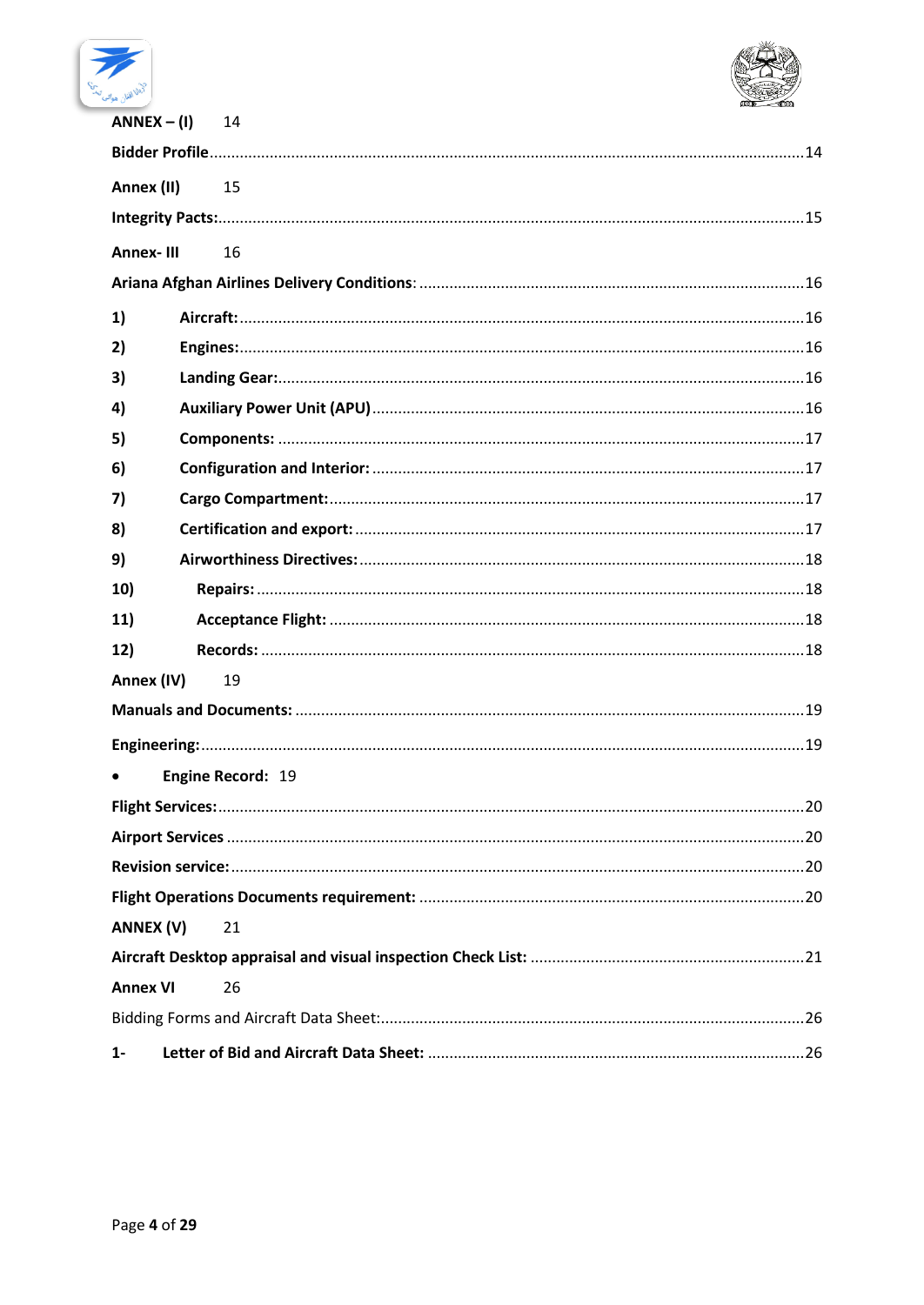



# <span id="page-4-0"></span>Preamble

This document is divided into four sections.

- The first section gloves interested parties an overview of the process and explains in detail as to how they should submit their bids and how their bids will be evaluated by Ariana Afghan Airline.
- The second section contains general terms which shall from the basis of the Aircraft Procurement agreement between Ariana Afghan Airline and the successful bidder.
- The third section covers the details of Ariana Afghan Airline requirements in terms of the Aircraft Purchase.
- The fourth section provides the interested bidders with an overview of Ariana Afghan Airline evaluation process to maintain complete transparency and criteria to determine the best suited offer.
- The annexure contained thereafter are the standardized formats on which Ariana Afghan Airline expect to receive the actual offers from the interested bides.

# <span id="page-4-2"></span><span id="page-4-1"></span>Section A- Instruction to Bidders

# **1-** Scope of Bid

Ariana Afghan Airline invites interested parties for Procurement of narrow body twin Jet Aircraft.

Number of Aircraft: one

Seating Configuration: Standard LOPA (Economic + business class)

Delivery Schedule: 60 days after signing of the contract and issuance of a notice to proceed letter.

# <span id="page-4-3"></span>**2-** Parties qualified to apply

Bids are considered only by the owners / operators / leasing companies, resellers, seller, seller agent and intermediaries / brokers who have the legal right to sign the sell agreement and are collectively referred to as the Bidder OR contractor. Ariana Afghan Airlines as per its own policy will not pay any kind of commissions to owners / operators / leasing companies, resellers, Seller, seller agent, intermediaries, brokers and others.

# <span id="page-4-4"></span>**3-** Cost of bidding

The bidder shall bear all cost associated with the preparation and submission of their bids. Ariana Afghan Airline will in no case be responsible or liable for those costs, regardless of the conduct or outcome of the bidding process.

# <span id="page-4-5"></span>**4-** Bidding documents

For the process of this bidding process, the terms of "bidding Documents" shall include:

- I) Invitation for bids
- II) Instruction to bidders
- III) General Conditions of contract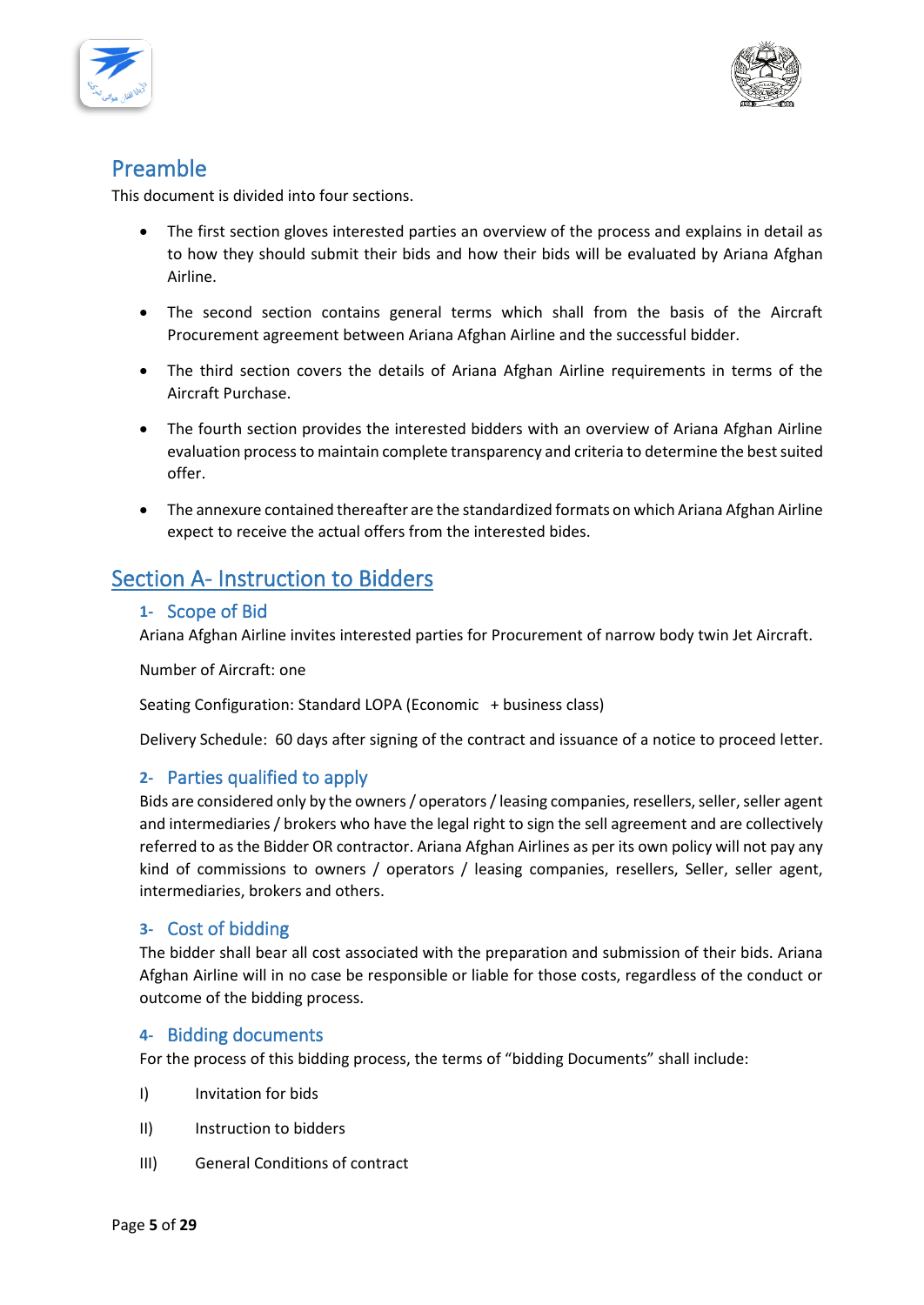



- IV) Special Conditions of Contract
- V) Evaluation of bids
- VI) Annexures
	- a) Bidder's profile (Annex
	- b) Integrity Pact
	- c) Form of Contract Agreement
	- d) Ariana Afghan Airlines Delivery condition
	- e) Manuals and documents
	- f) Aircraft Desktop and visual inspection Check List

The bidders are requested to prepare their bids in accordance to the above referenced documents/format.

# <span id="page-5-0"></span>**5-** Clarification on Bidding Documents:

A prospective bidder requiring any clarification(s) in respect of the Bidding Document shall notify the Ariana Afghan Airlines in writing. Ariana Afghan Airline will respond to any request for clarification in 2 days for the enquiries which receives earlier than (4) days prior to the deadline for the submission of bid.

#### <span id="page-5-1"></span>**6-** Amendment to bidding Document:

At any time prior to the deadline for submission of bid, Ariana Afghan Airlines for any reason, whether at its own initiative or in response to a clarification requested by a prospective bidder, may modify the tender document by issuing addendum(s).

#### <span id="page-5-2"></span>**7-** Extension of bids submission date

At any time prior to the deadline for submission of bids, Ariana Afghan Airlines for any reason, whether at its own initiative or to provide prospective bidders reasonable time, in which to take an addendum into account, at its discretion extend the deadline for submission of bids and will notify the bidders (who expressed interest).

#### <span id="page-5-3"></span>**8-** Offers for Aircraft

Bidders may submit bids for any number of (A330-200) Aircraft, and award of contracts will be for one unit Aircraft based on the lowest and technically responsive evaluated bid.

#### <span id="page-5-4"></span>**9-** Submission of bids

Interested bidders shall submit their electronic offers to quotation box, each offer should be clearly marked as bid for Procurement of Aircraft (A330-200).

#### <span id="page-5-5"></span>**10-** Tender Procedures

"Single stage One Envelope" tendering process shall be applied.

Each bid shall comprise one single envelope containing separately "Technical Bid" and "Financial Bid", All bids received shall be opened and evaluate in the Manner prescribed in the bidding document.

# **11-** Technical Bid:

<span id="page-5-6"></span>Technical bid shall be prepared and submitted in accordance to annex (ii):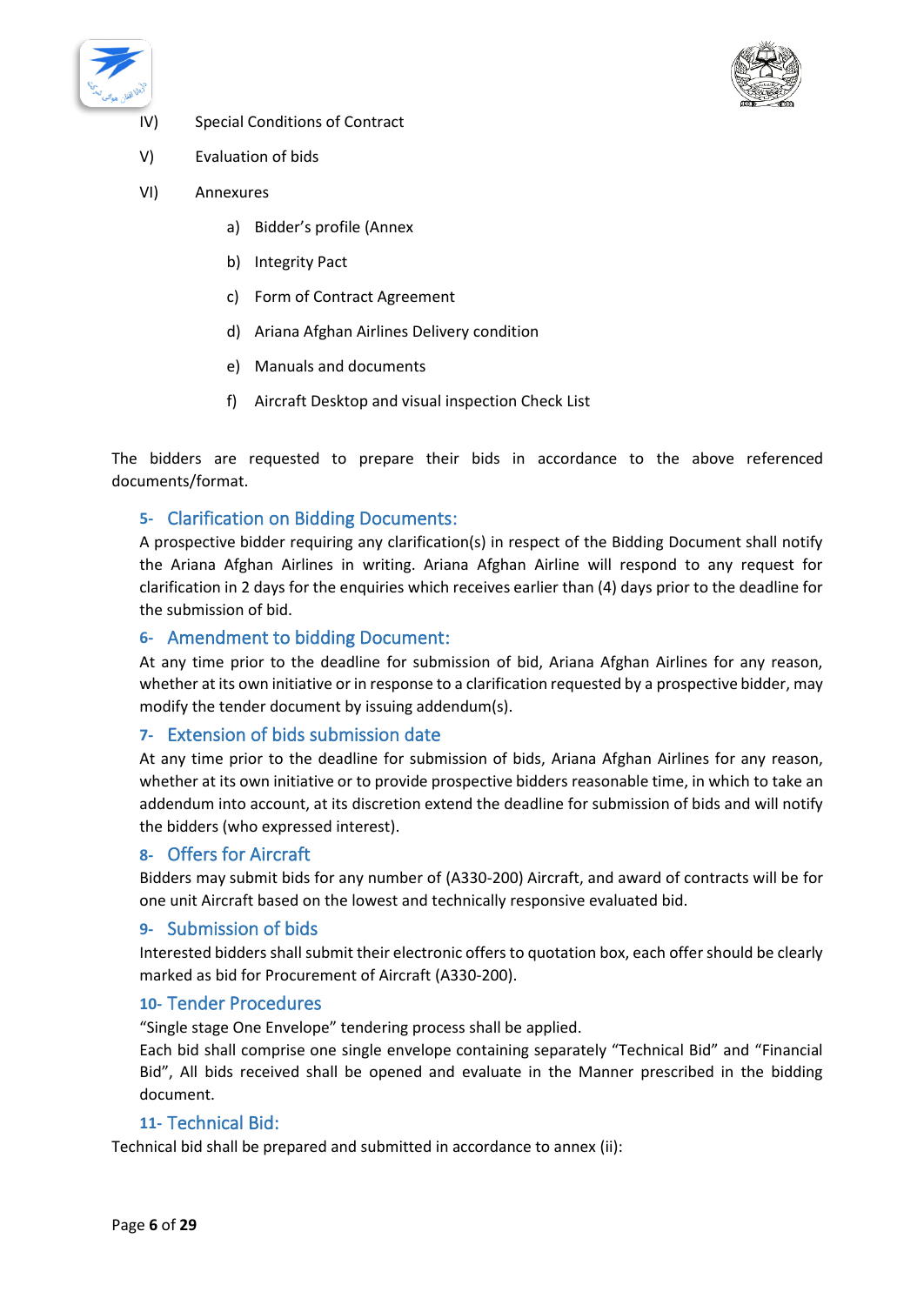



# **12-** Bidder Profile:

<span id="page-6-0"></span>Bidders are requested to submit a detail of their company profile as per Annex (I).

# **13-** Multiple Technical Information:

<span id="page-6-1"></span>If a bidder is offering multiple aircraft information, then detailed technical information for each aircraft shall be submitted (as per Annex (II). In case the bidder wishes to include additional technical information, separate sheets may be added.

# **14-** Form of Bid:

<span id="page-6-2"></span>Duly completed and signed by the bidder as per format provided in annex (III). No alteration is to be made in the form of bid except in filling up the blanks as directed.

#### **15-** Integrity pact:

<span id="page-6-3"></span>The bidder shall sign and stamp the Form of Integrity Pact provided at Annex (**IV**) which is a mandatory requirement of Ariana Afghan Airlines. Failure to comply with this requirement shall result in automatic rejection of the bid.

# **16-** Product / Spare Support Package:

<span id="page-6-4"></span>Additional Support Package (Training or any other credit available with the Manufacturer, spare Engine, etc.) if any, may be provided.

# **17-** Financial Bid:

<span id="page-6-5"></span>The Financial bid shall be submitted in line with the requirements highlighted in the Bidding Document and as per Schedule of Prices in the format described in Annex (V)

#### **18-** Bid related details:

<span id="page-6-6"></span>Below information shall be noted while preparing and submitting the bids.

# I) Currency of Bid:

<span id="page-6-7"></span>Bidders are requested to quote their prices in US Dollars (US\$), however, if any bidder is interested to quote in a currency other than US\$, they can do so, in such a case the Buyer will convert such bids in a single currency (US\$) for the evaluation purpose, the conversion rate shall be as per the Afghanistan Central Bank published conversion rates on the date of bids closing date.

# II) Bid Validity:

<span id="page-6-8"></span>The bids shall be valid for a period of 90 calendar days from the date bids closing. The validity of bids would be extended for further period of 30 days, if needed, with the consent of the bidder.

#### III) Language of Bids:

<span id="page-6-9"></span>The bids and all correspondence and documents related to this bidding exchanged between the bidder and Ariana Afghan Airlines shall be written in English language. If a document is other than English language, then bidders shall provide a translated copy of that document in English with their own costs. In case of any conflict, the English translated version shall prevail

# IV) Format and signing of bids:

<span id="page-6-10"></span>The bidder shall prepare and submit one set of quotation with signed SBD which shall be duly signed by the Authorized Representative of the bidder.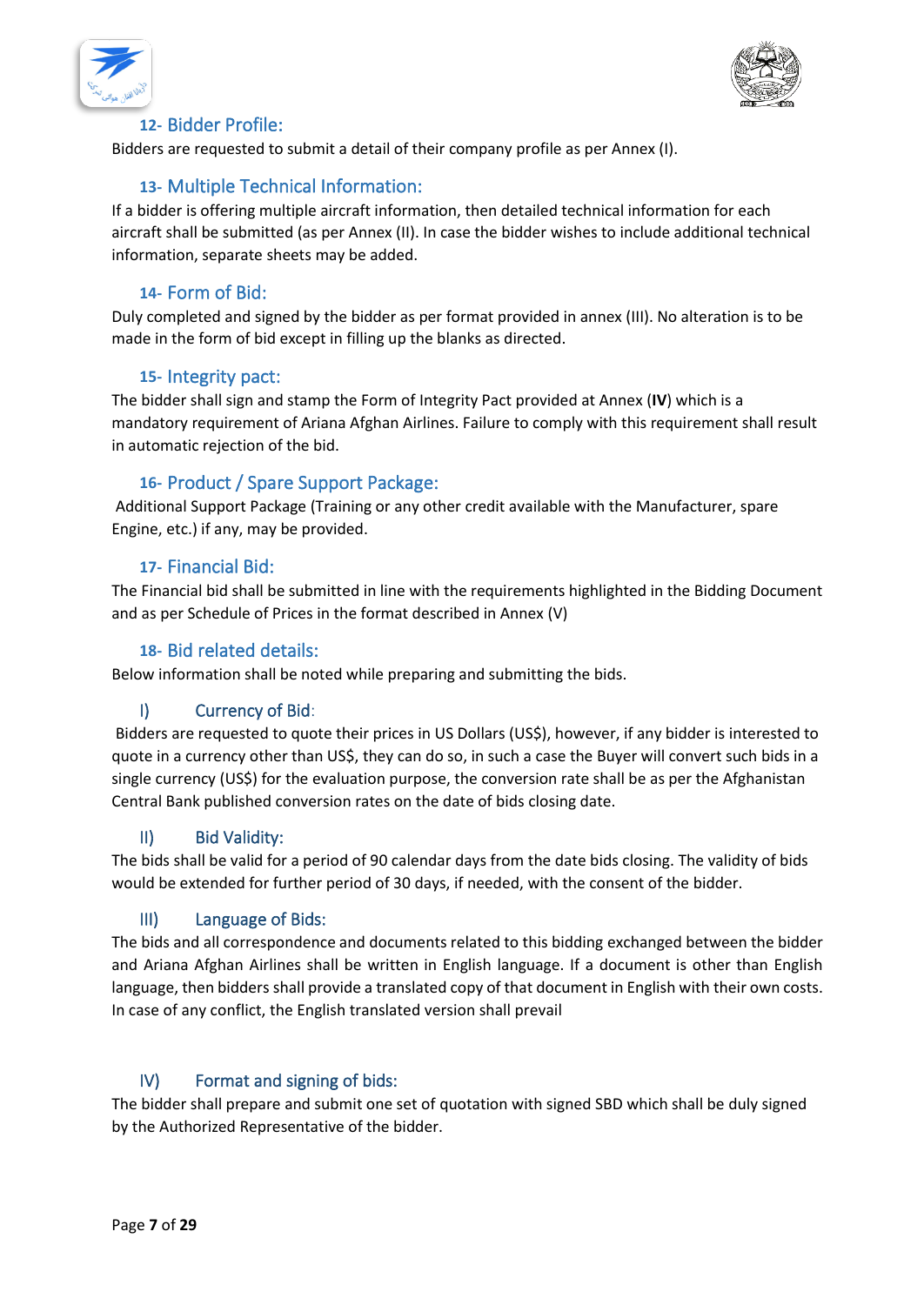



#### <span id="page-7-0"></span>V) Sealing and Marking:

1- Signed SBD, offer and Aircraft data sheet shall be submitted in PDF files to buyer through email at:

#### <span id="page-7-1"></span>[quotation-box@flyariana.com](mailto:quotation-box@flyariana.com)

2- Sending the bids to different email addresses, Ariana Afghan Airlines shall not be considered.

# **19-** Deadline for Submission of bids:

<span id="page-7-2"></span>Closing date: refer to cover page (First Page) of SBD Bid closing time: refer to cover page (First Page) of SBD

#### **20-** Late Bids:

<span id="page-7-3"></span>Any bid received by Ariana Afghan Airlines after the bid submission deadline (Closing Date and Time), for any reason whatsoever, shall be rejected and will not be considered.

#### **21-** Modification and withdrawal of bids:

<span id="page-7-4"></span>The bidder may modify or withdraw its Bid after submission, provided that written notice of the modification or withdrawal is received by Ariana Afghan Airline prior to the deadline prescribed for bid submission. No Bid may be modified or withdrawn in the interval between the deadline for submission of bids and the expiration of period of Bid Validity.

#### **22-** Opening of Bids:

<span id="page-7-5"></span>Bids will be opened by the assigned "bid opening committee" on the date and time indicted in clause 19 above.

#### **23-** Bid read out:

<span id="page-7-6"></span>The following details for each Bid shall be read out by bid opening committee during the bid.

#### <span id="page-7-7"></span>Opening session.

- a) Email Sender/ Representative Name (Person)
- b) Job Title of email sender
- c) Tenderer/ Company Name
- d) License Number
- e) Company Address
- f) Contact Number
- g) Recording of sender Email ID
- h) Received Email Date/ Signature
- i) ARE the Quotations/ tender pages signed and stamped? (Yes/NO)
- j) IS the company License attached and Valid? (Yes/No)
- k) IS THE price table completely filled? (Yes/No)
- l) Are any supporting documents Attached (Yes/No)?
- m) Unit price (if single item is requested)
- n) Total tender price
- o) Bids offered for Aircraft Type

#### **24-** Preliminary examination of Bids:

<span id="page-7-8"></span>Prior to the detailed evaluation of bids, Ariana Afghan Airlines will examine the bids to determine whether they are complete and generally in order: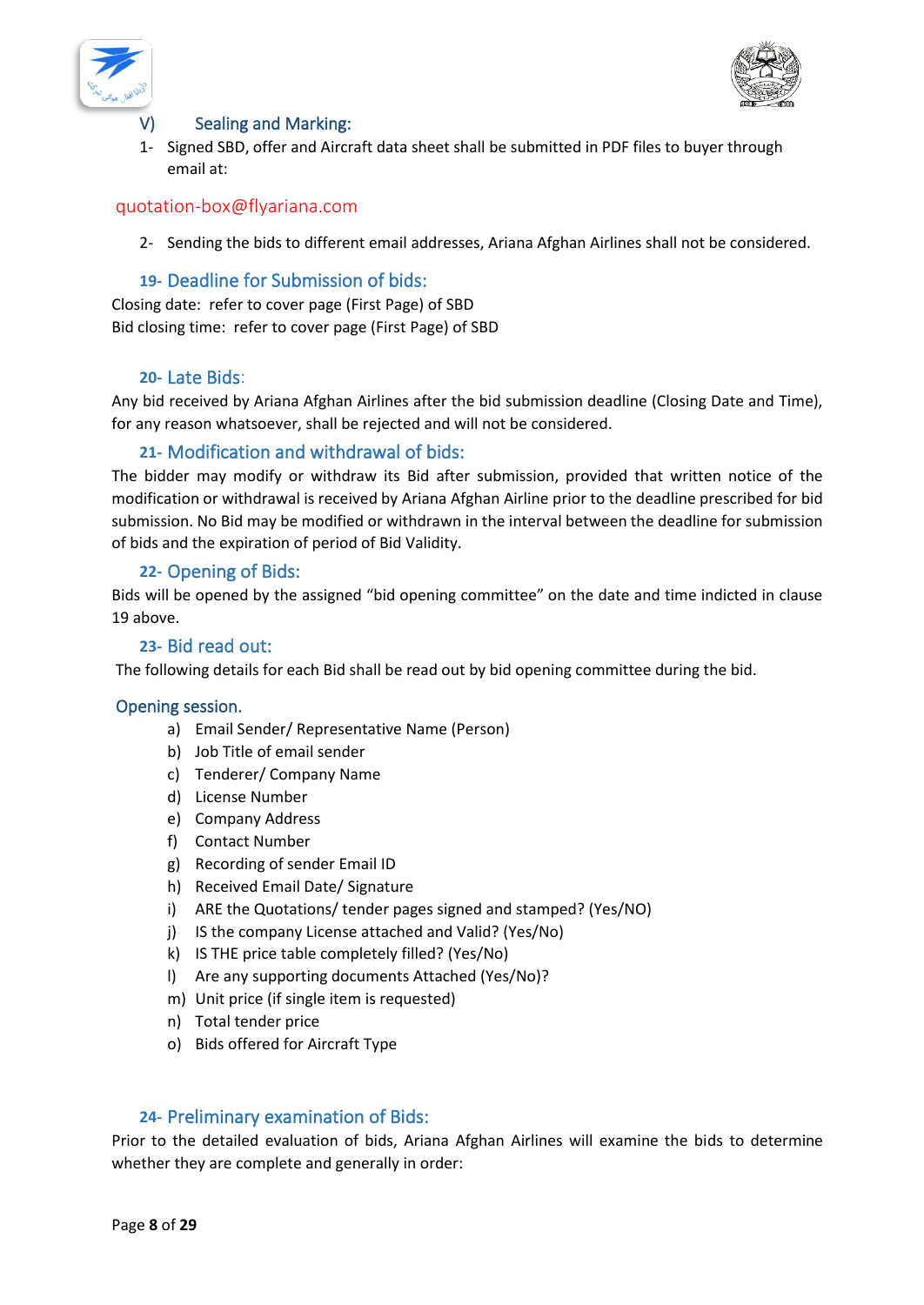



- a) Ariana Afghan Airlines will examine the bids to determine whether:
	- I) The Bid is complete and dose not deviate from the scope.
	- II) Any computational errors have been made.
	- III) The documents have been properly signed.
	- IV) The Bid is valid till the required period.
	- V) The bidder is eligible to bid and possesses the required skills and experience in aircraft sells and management.
	- VI) The bid dose not deviate from basic technical requirements and
	- VII) The bids are generally in order.
- b) A bid is likely not to be considered if it is materially and substantially different from the conditions / Specifications of the Bidding documents.

#### **25-** Qualification:

<span id="page-8-0"></span>In addition to the above**,** Ariana Afghan Airlines will ascertain to its satisfaction whether bidders, whose bids meet the requirements of Bidding Documents, are qualified to satisfactorily perform the contract. This will take into account:

- Is the bidder certified seller of the Aircraft (Certificate copy is required)?
- Bidder's technical capabilities and past performance in aircraft sells.
- Whether Bidder is currently the owner, directly or indirectly, of the Aircraft being tendered.
- Other information as deemed necessary by Ariana Afghan Airlines.

#### <span id="page-8-1"></span>**26-** Deliberations with Bidders:

- No bidders shall be allowed to alter or modify his bid after the bids have been opened. However, the procuring agency may seek and accept clarifications to the bid that do not change the substance of the bid.
- Any request for clarification in the bid, made by the procuring agency shall invariably be in writing. The response to such request shall also be in writing.

#### **27-** Correction in Bids:

<span id="page-8-2"></span>In case any arithmetic error is found in the bid, it shall be rectified as follows:

- I) If there is a discrepancy between the unit price and total price or between subtotals and total price that is obtained by multiplying the unit price and quantity, the unit or subtotal price shall prevail and the total price shall be corrected.
- II) If there is a discrepancy between the words and figures the amount in words shall prevail.
- III) If the bidder does not accept the corrected amount of bid as determined above, the bid will be rejected.

#### <span id="page-8-3"></span>**28-** General Criteria

- ➢ Type of Aircraft: (A330-200)
- ➢ Type of Engine: General Electric CF6-80E engines
- ➢ The aircraft should not be older than **(20)** years. *Aircraft with more than 20 years old, regardless of its technical status, will not considered in the evaluation process and will be deemed rejected.*
- ➢ The aircraft should not be due for **"C"** check before 6 months or 1000 flight hours remaining to next "C" check (Whichever occurs first) (Conditional).
- ➢ Each engine should have at least 3000 flight cycles remaining (Conditional).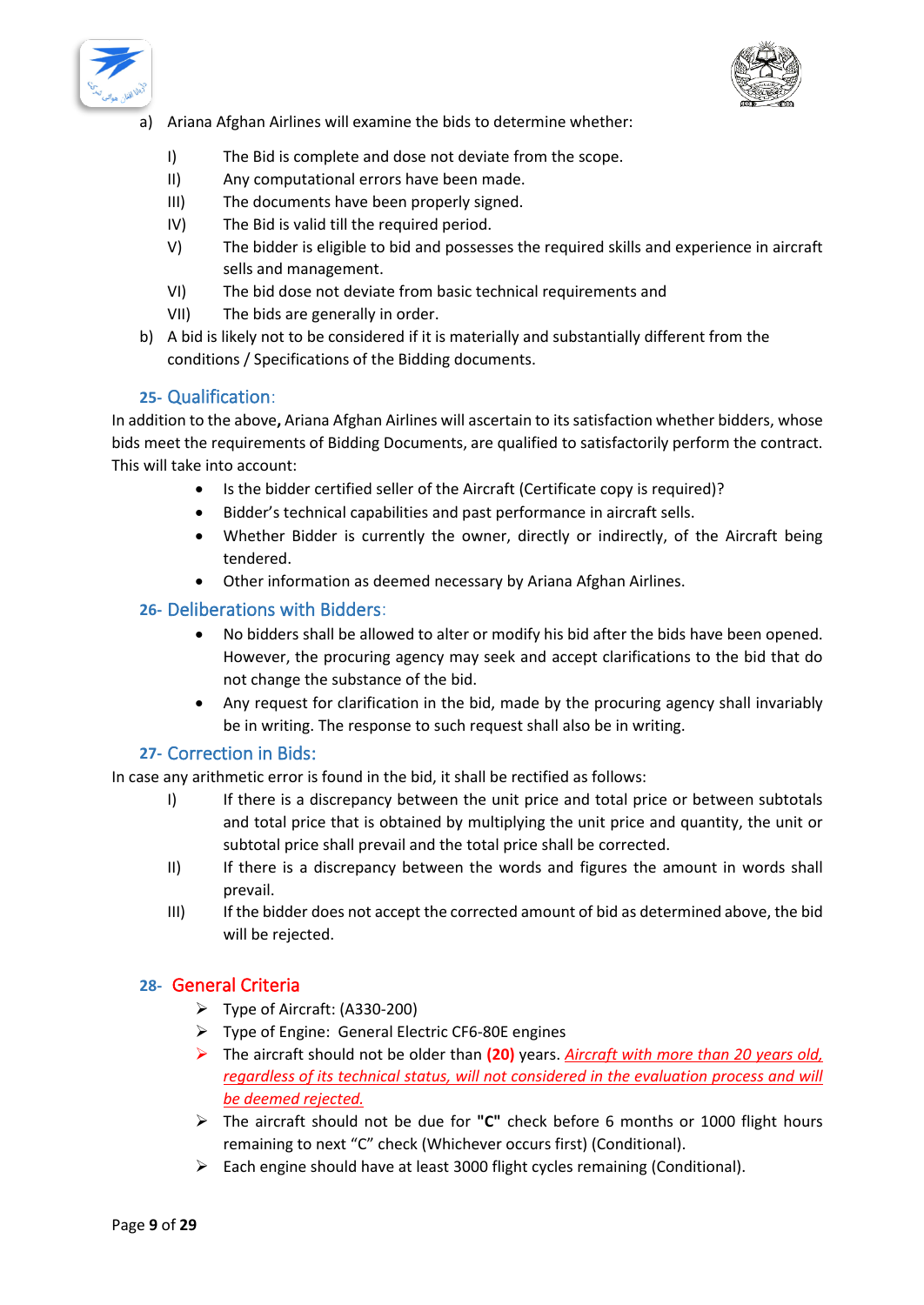



- ➢ All three landing gears should have at least 4 years remaining for next overhaul (Conditional).
- $\triangleright$  There should not be any open major technical issue for coming 6 months or 1000 flight hours remaining to next heavy or **"C"** check (whichever occurs first) (Conditional).

### <span id="page-9-0"></span>**29-** Evaluation of Bids

- a) All bids shall be evaluated in accordance with the evaluation criteria and other terms and conditions set forth in this bidding documents.
- b) For the purpose of comparison of bids quoted in different currencies, the price shall be converted into a single currency specified in the bidding document. The rate of exchange shall be the selling rate, prevailing on the date opening of bids specified in the bidding documents.
- c) The bid for each Aircraft will be evaluated to determine the" Lowest Evaluated and Technically Responsive".

#### **30-** Inspection of Aircraft:

<span id="page-9-1"></span>The Ariana Afghan Airlines technical team would carry out a Desktop inspection of documents and physical pre purchase inspection of the aircraft, its ownership and maintenance record. Bidder would have to arrange sufficient ground time access to aircraft and its record for desktop as well as visual inspection during the period of bid validity. **The owner of the Aircraft should position the Aircraft to UAE or Turkey by their own cost and expense OR grant the issuing of visa to the pre purchase inspection unit.** 

If, in case the aircraft is not found suitable after the inspection, the bidder shall be given the opportunity to rectify the inspection observations within the particular period of time, If the bidder fails to rectify such observations, the bid will be rejected and subsequently the letter of acceptance shall also stand withdrawn.

For the successful completion of the bidding process, the buyer shall initiate the process with next lowest evaluated offer and so on.

#### <span id="page-9-2"></span>**31-** Unsuccessful Bidders:

Bidders whose offers have been rejected on grounds of being substantially non- responsive or do not meet the substantial requirements will be informed accordingly.

#### **32-** Ranking of Bids:

<span id="page-9-3"></span>The offered bids will be evaluated and scored "technically" and "financially" and the final ranking will be identified once the combined score is given to each bid.

#### **33-** Letter of acceptance:

<span id="page-9-4"></span>The Letter of acceptance will be issued to the first ranked bidder, however, the situation through which there is need to issue the letter of acceptance to the bidder other than the 1<sup>st</sup> ranked bidder, is stated in paragraph 2 of clause 30.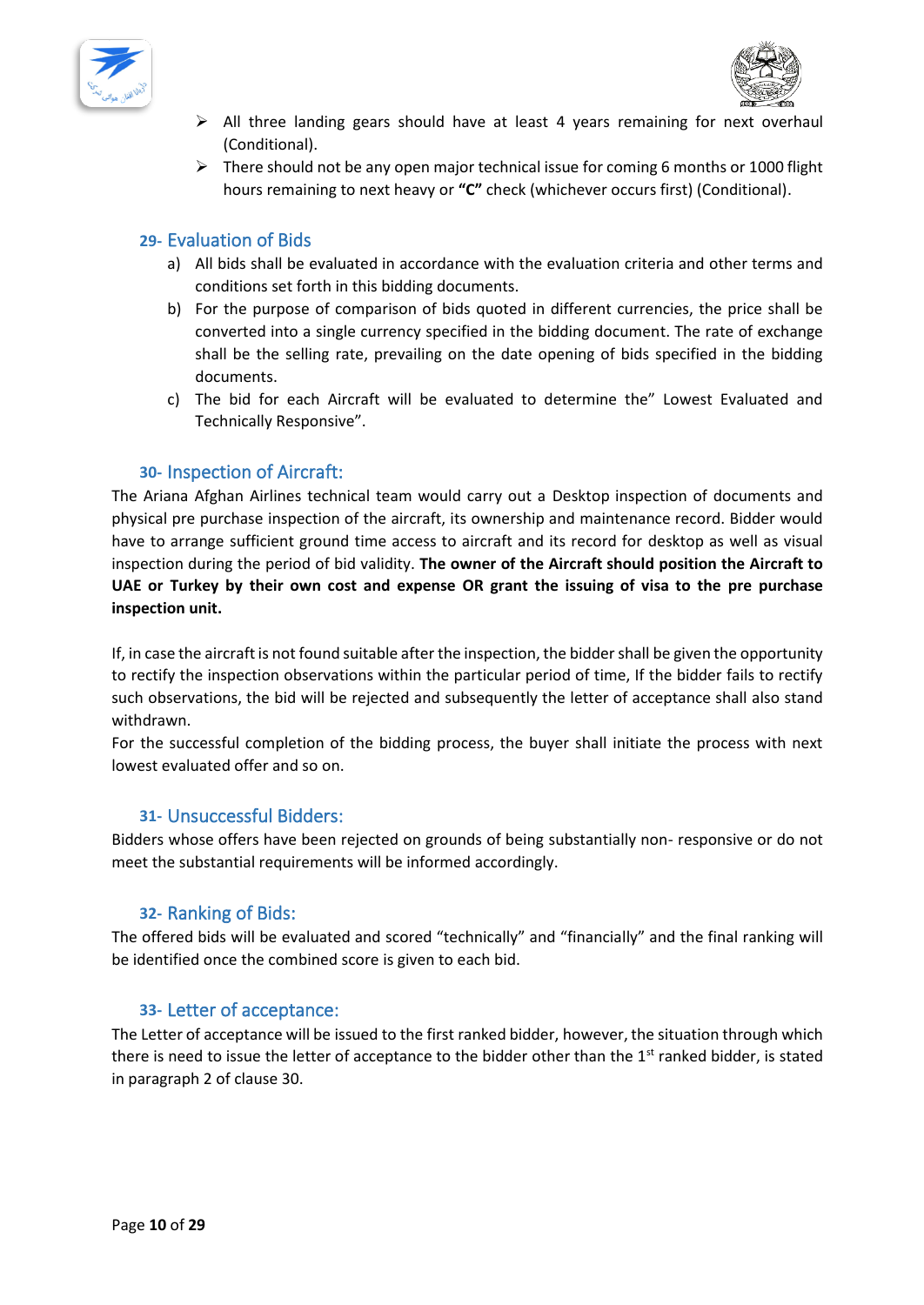



# **34-** Ariana Afghan Airlines Right

<span id="page-10-0"></span>Ariana Afghan Airlines reserves the right to reject all bids and to annul the bidding process at any time prior to award of contract, Ariana Afghan Airlines upon request from bidder, who submitted a bid, shall communicate the grounds for rejection of its/all bids, but is not required to justify those grounds.

# **35-** Signing of contract Agreement

<span id="page-10-1"></span>The agreement between Ariana Afghan Airlines and the successful Bidder shall be signed by parities and executed within Thirty (30) days of the receipt of duly completed form of contract Agreement or Letter of Intent (LOI) and Inspection report of aircraft by Ariana Afghan Airlines. The above time frames can be extended with mutual consent.

# <span id="page-10-2"></span>Section B- General Conditions of Contract

Following terms and conditions shall be an integral part of the Aircraft Procurement Agreement to be signed between Ariana Afghan Airline and the successful bidder (Seller) to whom the contract has been awarded.

# 1- Scope of Agreement:

<span id="page-10-3"></span>The agreement shall be for the Procurement of Aircraft on terms and condition as explained in this (**Section B- General Conditions)** of contract and section (**C- Special condition)** of contract.

#### 2- Governing Law:

<span id="page-10-4"></span>Governing Law of the Agreement shall be agreed mutually between Ariana Afghan Airline and the Seller. However, it should not be in conflict with the laws of Afghanistan.

#### 3- Disputes:

<span id="page-10-5"></span>Any dispute between the parties shall be resolved under international chamber of commerce- Amicable dispute resolution (ICC ADR) Rules, failing which the parties shall try to resolve these differences through ICC Arbitration which should not be in conflict with the laws of Afghanistan.

# 4- Civil Aviation Authority Requirements:

<span id="page-10-6"></span>Seller must comply with the requirement of Afghan Civil Aviation Authority (ACAA) and FAA / EASA Prior to the delivery of Aircraft, Ariana Afghan Airline shall ensure that all (CAA) requirements are followed in the operation of the Aircraft.

# <span id="page-10-7"></span>5- Payment Terms:

#### I) Invoice:

<span id="page-10-8"></span>All Payments will be processed through Escrow account of UAE or Turkey, Escrow account charges will be borne by both parties and also the seller is responsible to provide opportunity for the inspection of the aircraft and dispatch of the Aircraft upon receipt of the entire funds into the Escrow account.

After signing of LOI, Ariana will provide Bank guarantee (BG) equal to 10 % of Aircraft outright price from one of the UAE banks to the escrow or seller.

#### II) Currency of Payment:

<span id="page-10-9"></span>Throughout the terms of contract, all the payments between the two parties shall be in US Dollars.

#### 6- Taxes:

<span id="page-10-10"></span>Taxes. Purchaser shall be responsible for, and hereby agrees to pay, any and all sales, use, value added, excise, import or export, and property taxes assessed or levied by any taxing authority upon or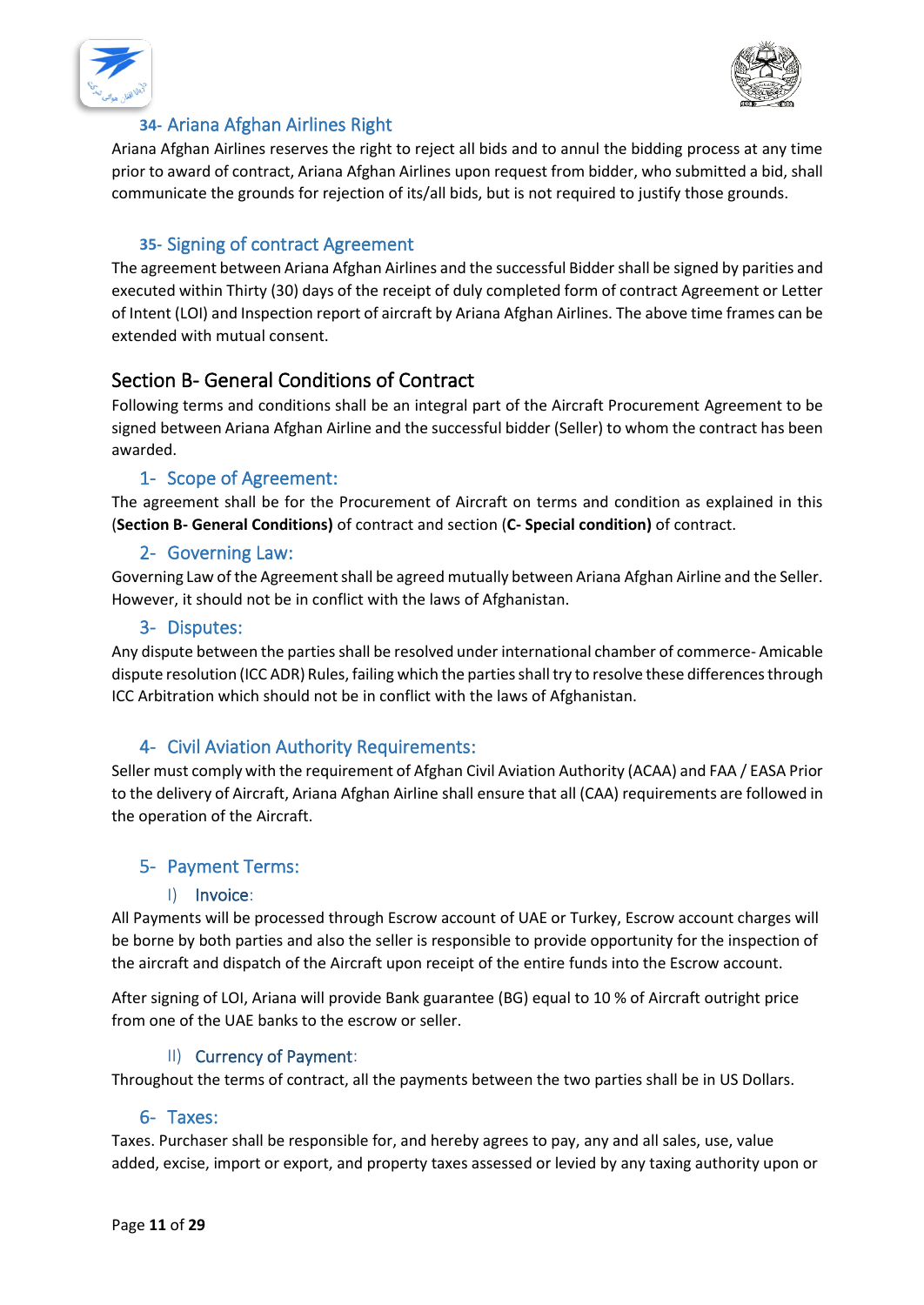



as a result of the sale and purchase of the Aircraft hereunder (other than any income taxes imposed on Seller) or the ownership or operation of the Aircraft on or after the Closing date, but excluding the corporate or gains tax resulting for the proceeds obtained by Seller due to this sale transaction. Taxes in seller country of origin and operation, has to bore by seller and Purchaser will bear all Taxes at its origin of operation.

# **7-** Integrity Pact

<span id="page-11-0"></span>The Agreement shall contain a covenant and confirmation by the Seller that it has not obtained and / or induced the procurement of the Aircraft through any corrupt business practices. The wording of this clause is given at Annex (IV).

#### 8- Notices

<span id="page-11-1"></span>All the notices during the Aircraft Procurement term to be exchanged between Ariana Afghan Airlines and the Seller shall be in writing and sent by courier, fax or email.

# <span id="page-11-2"></span>9- Liability and Indemnities

- Buyer, its officers, directors and employees (the "Buyer") agrees to indemnify, defend and hold harmless the Seller from and against all Claims, Losses, liabilities, damages, costs and expenses (including without limitation, reasonable attorney fees) which the buyer may suffer or incur arising in connection with this Agreement, except only to the extent caused by the negligence or willful misconduct of the Seller.
- The seller agrees to indemnify, defend and hold harmless Buyer from and against all Claims, Losses, liabilities, damages, costs and expenses (including without limitation, reasonable attorney fees) which Buyer may suffer or incur arising out of or in relation to the sale or otherwise in connection with this Agreement, except only to the extent caused by the negligence or willful misconduct of Buyer.
- Each Party shall take responsibility for any death of or injury to its own employees unless caused by the other Party's negligence or willful misconduct.
- If either party becomes aware of a matter that might give rise to a claim per the above, the Party discovering such shall notify the other Party as quickly as possible, consult with the other party and offer reasonable assistance.
- The Seller warrants that Aircraft, part of the Aircraft, including without limitation any Material, equipment, operation or software, will or does infringe any Intellectual Property right of any third party. The Seller shall indemnify, defend and hold harmless Buyer against all Claims in any way asserted against Buyer to the extent the same is based on a claim that the sale of the Aircraft or anything else related to this Agreement constitutes an infringement of any Intellectual Property rights.
- In no event shall Seller or Buyer or its subsidiaries or affiliates, have any liability for any indirect, incidental, special, consequential or punitive damages.
- The Aircraft Procurement Agreement shall have appropriate coverage to provide indemnity for Ariana Afghan Airline and Seller as per the normal aviation practice. Non-operational (tax, e.g.) indemnities are not available to any party other than the Seller.

#### a- Force Majeure

<span id="page-11-3"></span>Both parties shall agree to appropriate incidents to define Force Majeure and its implications on the performance of the Agreement by either party.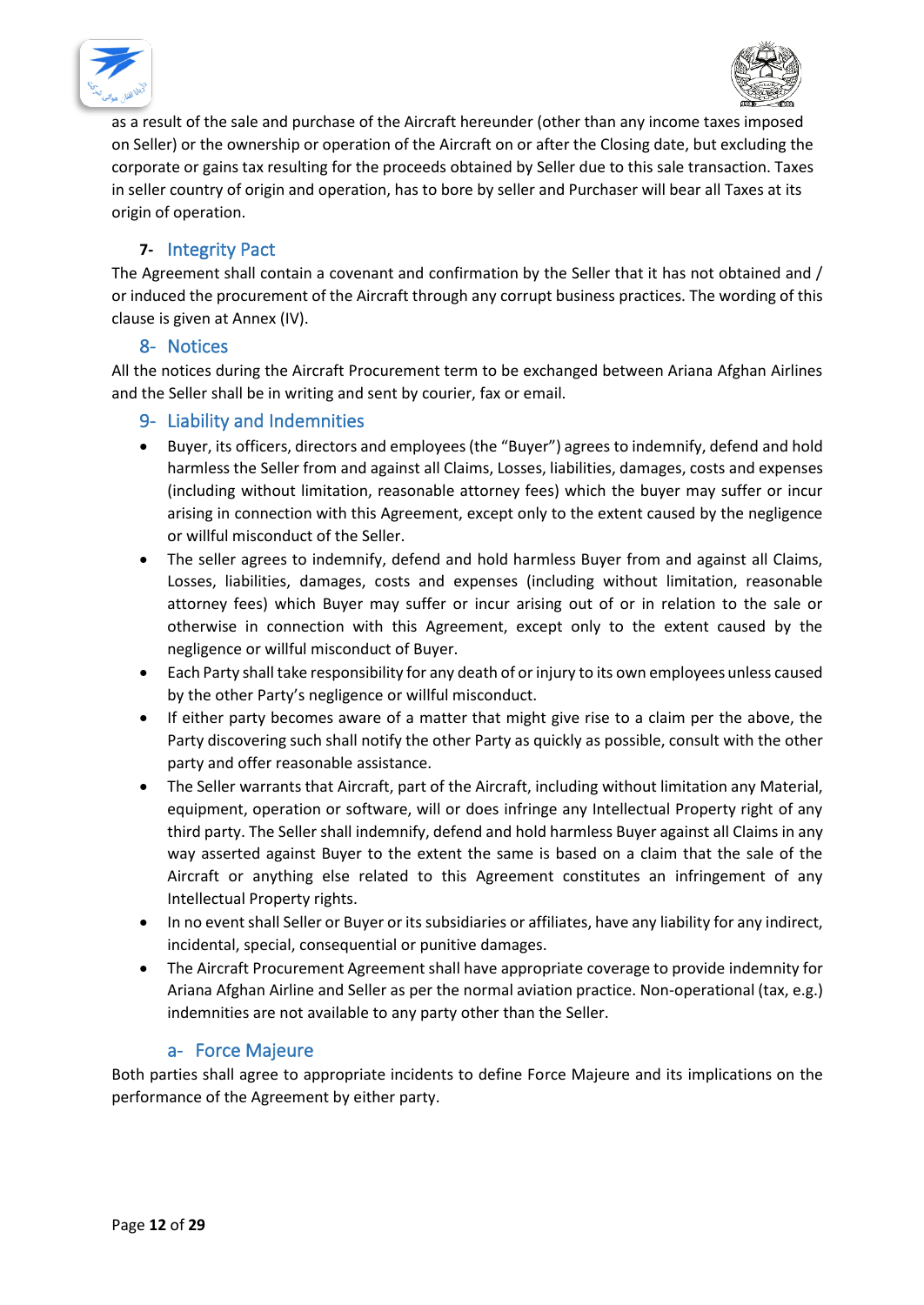



# <span id="page-12-0"></span>Section C-Special Conditions of Contract

The details of Ariana Afghan Airline requirements are given below. Aircraft Procurement Agreement between Ariana Afghan Airline and Seller will be based on the following Special Condition of the Agreement.

# 1- Number of Aircraft and Aircraft Procurement Term:

<span id="page-12-1"></span>Refer clause 1 (scope of Bid).

# 2- Delivery Location:

<span id="page-12-2"></span>The delivery of aircraft is UAE or Tukey (Ex work = UAE or Turkey).

# 3- Delivery:

<span id="page-12-3"></span>The conditions are given in Annex (VI).

# 4- AD / SB Cost:

<span id="page-12-4"></span>In case an Airworthiness Directives, Alert or Mandatory Service Bulletins applicable to the aircraft with compliance date falling within the agreed period, it will be done on cost of Seller.

# <span id="page-12-5"></span>Section D- Evaluation of Bids

All bids must be evaluated according to the following evaluation criteria. The main element in the evaluation of the technical characteristics of the Aircraft is the Aircraft Technical Data. if the technical characteristics of the aircraft are determined in accordance with the criteria, the second element will be the price of the aircraft..

# <span id="page-12-6"></span>1- General Criteria / specifications

- a) Type of Aircraft: (A330-200)
- b) Type of Engine: General Electric CF6-80E engines
- c) The aircraft should not be older than **(20)** years. Aircraft with more than (20) years old, regardless of its technical status, will not considered in the evaluation process and will be deemed rejected.
- d) The aircraft should not be due for **"C"** check before 6 months or 1000 flight hours remaining to next "C" check (Whichever occurs first) (Conditional).
- e) Each engine should have at least 3000 flight cycles remaining (Conditional).
- f) All three landing gears should have at least 4 years remaining for next overhaul (Conditional).
- g) There should not be any open major technical issue for coming 6 months or 1000 flight hours remaining to next heavy or **"C"** check (whichever occurs first) (Conditional).
- 1-1-Due to the fact that we will purchase used Aircraft, therefor it will not be possible to receive offers for the Aircraft with the similar technical specifications. So, based on General Criteria the evaluation committee will evaluate the Aircraft Technically and the offer with the best technical condition will be selected for negotiation step and if the result of the negotiation found acceptable for the Bid evaluation committee and Ariana Board of Management accepted the evaluation and negotiation report, So the contract will be award to the Bidder whose Bid has been determined to be the Most Advantageous Bid. This is the Bid of the Bidder that meets the technical criteria and whose Bid has been determined to be substantially responsive to the bidding document.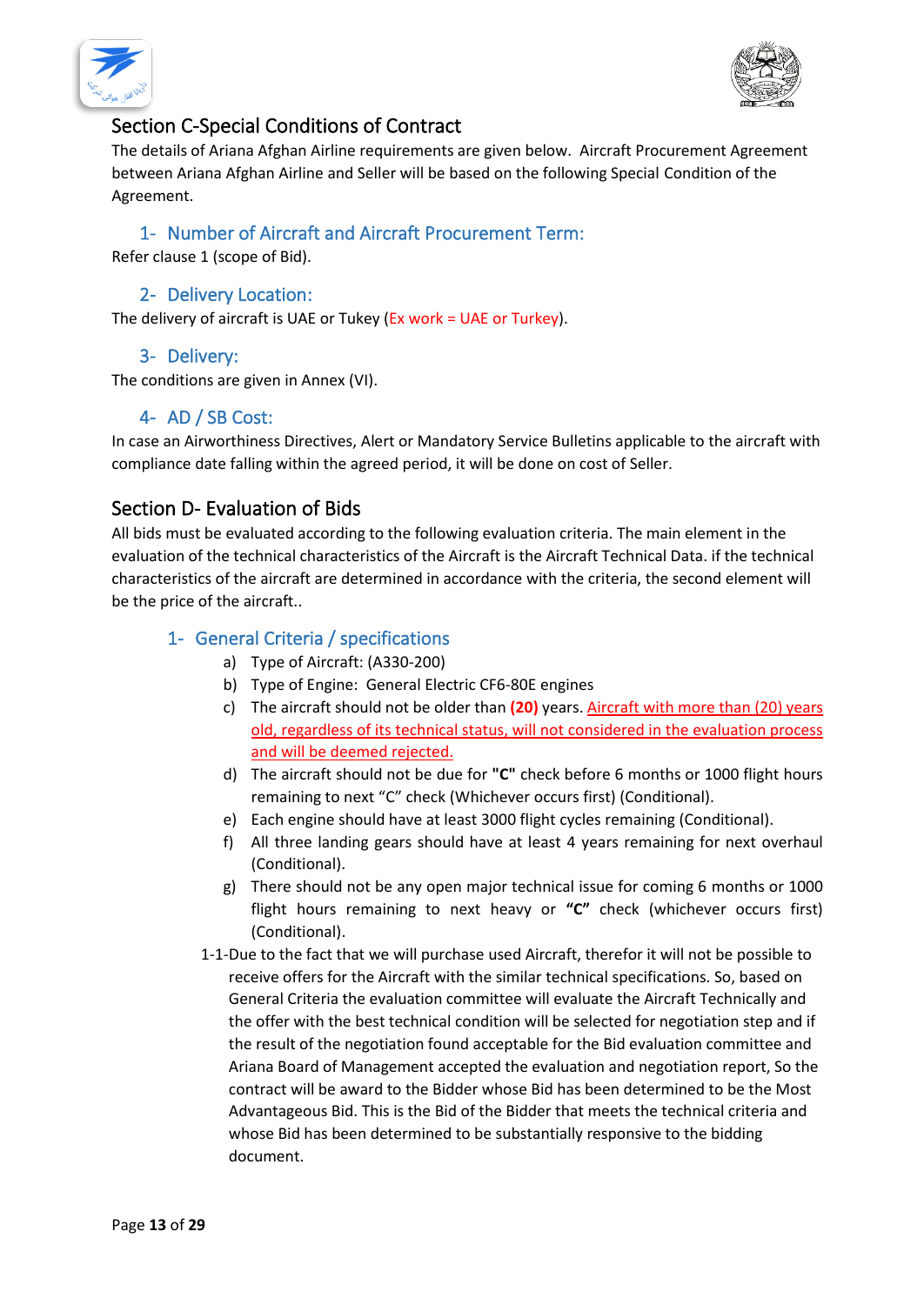



1-2-based on the Criteria of evaluation which is mentioned on article (1 Section D-Evaluation of Bid) the Bidders are requested to send complete and updated data sheet of the offered Aircraft with the price quotation.

# <span id="page-13-0"></span> $ANNEX - (I)$

# <span id="page-13-1"></span>Bidder Profile

| Bidder (S) Should provide the following detail their company letter heads |               |               |       |  |
|---------------------------------------------------------------------------|---------------|---------------|-------|--|
| Name of the company                                                       |               |               |       |  |
| <b>Head Office address</b>                                                |               |               |       |  |
| Local office address (If any)                                             |               |               |       |  |
| <b>Contact / Focal Person</b>                                             |               |               |       |  |
| Name:                                                                     |               |               |       |  |
| Designation:                                                              |               |               |       |  |
| Telephone:                                                                |               |               |       |  |
| Fax:                                                                      |               |               |       |  |
| Email:                                                                    |               |               |       |  |
| <b>Type of the Company:</b>                                               | <b>Public</b> | <b>Privet</b> | Other |  |
|                                                                           |               |               |       |  |
| <b>Company Ownership proof</b>                                            |               |               |       |  |
| (Derail of major shareholder of company)                                  |               |               |       |  |
| Type and size of fleet:                                                   |               |               |       |  |
| (List of Aircraft with ownership                                          |               |               |       |  |
| rights should be attached)                                                |               |               |       |  |
| <b>List of Customer Airlines:</b>                                         |               |               |       |  |
| (List of current / previous aircraft                                      |               |               |       |  |
| should be attached herewith)                                              |               |               |       |  |
| <b>Financial Health:</b>                                                  |               |               |       |  |
| (Provide Summary of Last Three                                            |               |               |       |  |
| years Annual Reports)                                                     |               |               |       |  |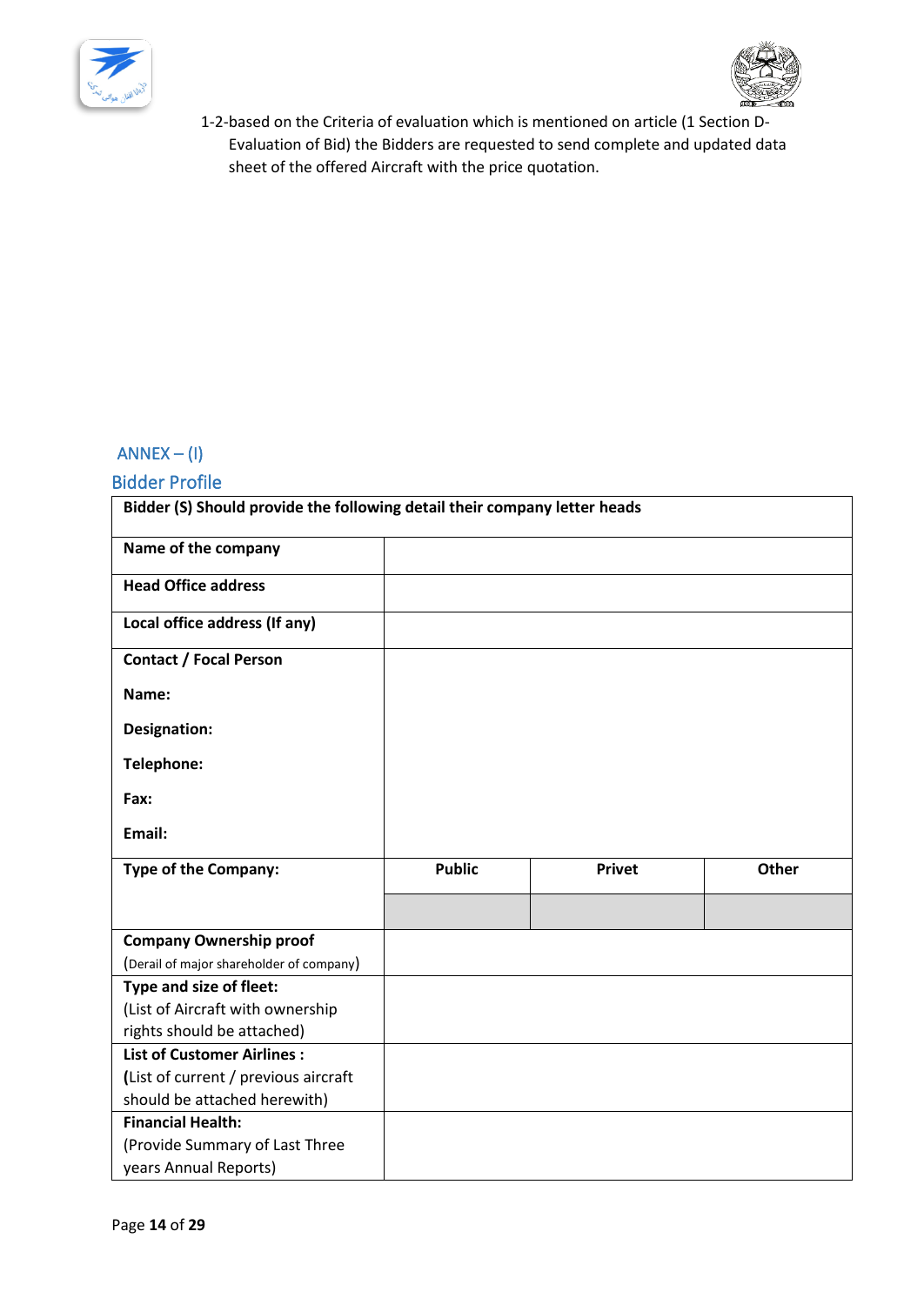



| Signature: |  |
|------------|--|
|            |  |

**Company stamp** 

# <span id="page-14-0"></span>Annex (II)

# <span id="page-14-1"></span>Integrity Pacts:

{**Name of Seller** } hereby declares its intention not to obtain or induce the procurement of any contract, right, interest, privilege or other obligation or benefits from government of Afghanistan or any administrative subdivision or agency thereof or any other entity owned or controlled by it through any corrupt business practice.

Without limiting the generality of the foregoing, {Name of Seller} represents and warrants that it has fully declared the brokerage, commission, fee etc. paid or payable to anyone and not given or agreed to give and shall not give or agree to give to anyone within or outside Afghanistan either directly or indirectly through any natural or juridical person, including its affiliate, representative, associate, broker, consultant, director, promoter, shareholder, sponsor or subsidiary, any commission, gratification, bribe, finder's fee or kickback, whether described as consultation fee or otherwise, with the object of object of obtaining or including the procurement of a contract, right, interest, privilege or other obligation or benefit in whatsoever form from government of Afghanistan, except that which has been expressly declared pursuant hereto.

{**Name of Seller**} Certifies that it has made and will make full discloser of all agreements and arrangements with all persons in respect of or related to the transaction with Government of Afghanistan and has not taken any action or will not take any action to circumvent the above declaration, representation or warranty.

{ Name of Seller } accepts full responsibility and strict liability for making any false declaration, not making full disclosure, misrepresenting facts or taking any action likely to defeat the purpose of this declaration, representation and warranty. It agrees any contract, right, interest, privilege or other obligation or benefit obtained or procured as aforesaid shall, without prejudice to any other right and remedies available to Government of Afghanistan under any law, contract or other instrument, be voidable at the option of Government of Afghanistan.

Notwithstanding any rights and remedies exercised by Government of Afghanistan in this regard, (Name of Seller } agrees to indemnify Government of Afghanistan for any loss or damage incurred by it on account of its corrupt business practices and further pay compensation to Government of Afghanistan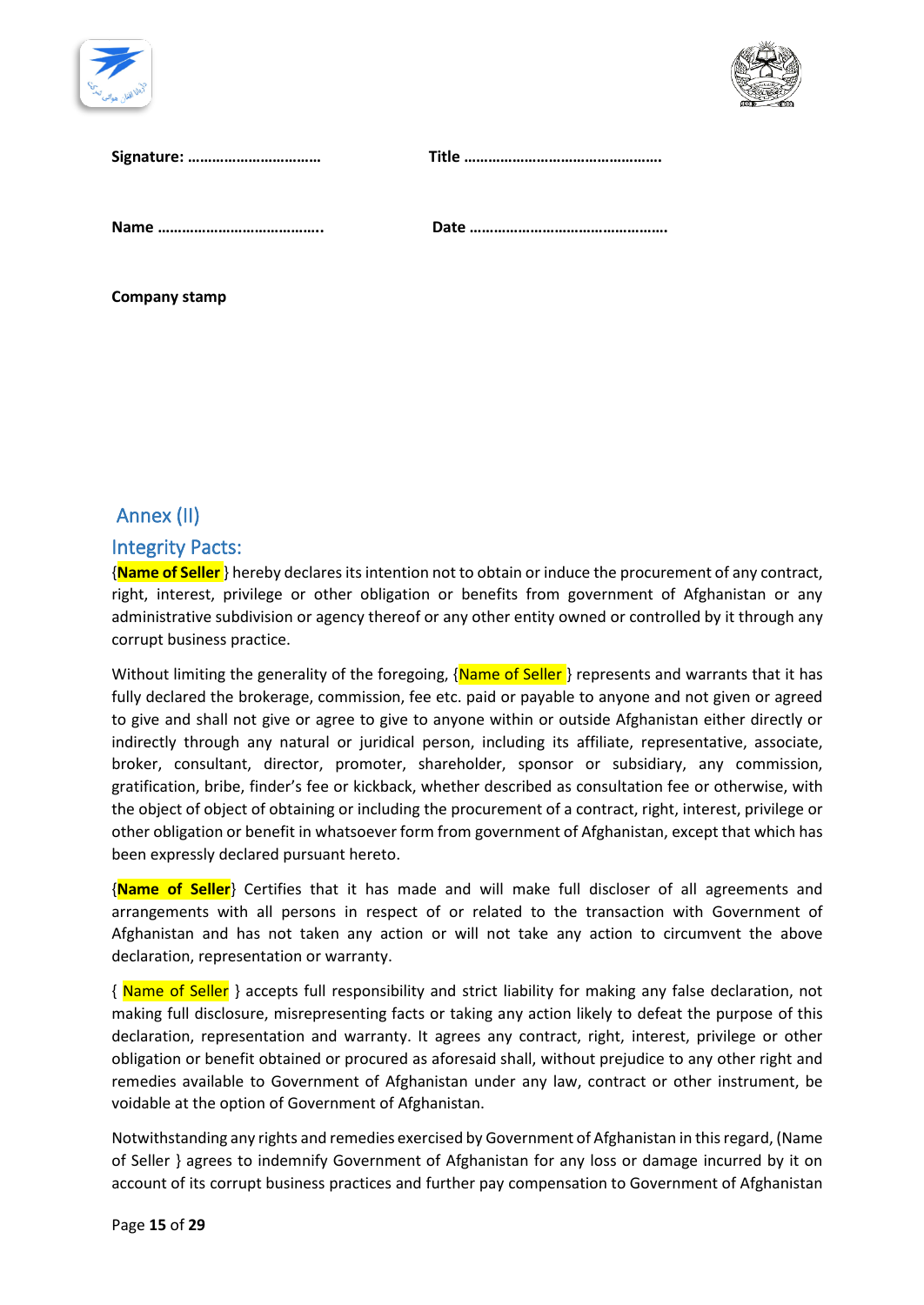



in an amount equivalent to ten time the sum of any commission, gratification bribe, Finder's fee or kickback given by { Name of Seller } as aforesaid for the purpose of obtaining or inducing the procurement of any contract, right, interest, privilege or other obligation or benefit in whatsoever form from Government of Afghanistan.

Signature of the Seller …………………………………………………….

{Name, Title and address)

Official Seal ……………………………….

# <span id="page-15-0"></span>Annex- III

# <span id="page-15-2"></span><span id="page-15-1"></span>Ariana Afghan Airlines Delivery Conditions:

#### 1) Aircraft:

a) The aircraft shall be clean, serviceable, free leaks and fresh out of the next sequential scheduled systems / zonal/ structural "C" Check (as per the latest revision of MPD Including all CPCP, aging aircraft and out-ofsequence inspections) and including all lesser level checks sufficient to clear the Aircraft for operation for the next "C" CHECK. The Aircraft shall be in compliance with all MPD Tasks due up to next sequential "C" CHECK.

#### <span id="page-15-3"></span>2) Engines:

- a) All Engines LLPs shall have a sufficient remaining life such that they are not due before engine anticipated shop visit in accordance with the overhaul and maintenance manual of the Engine manufacturer. All Engine Life Limited Parts will be supported by certification documentation necessary to demonstrate full "back to birth "traceability. A maximum power assurance run will be carried out on each Engine following completion of the delivery check. Following the acceptance flight, a video recorded bore scope of all modules in each of the Engines will be carried out.
- b) Engines current Video borescope is mandatory.

#### <span id="page-15-4"></span>3) Landing Gear:

a) Each LLP within the Landing Gear shall have at least the same Number of cycles remaining to replacement as are remaining to overhaul of the Landing Gear.

#### <span id="page-15-5"></span>4) Auxiliary Power Unit (APU)

- a) The APU Shall be serviceable and operating with all air and temperature outputs in the normal range.
- b) Following the acceptance flight, a video recorded bore scope of the APU will be carried out.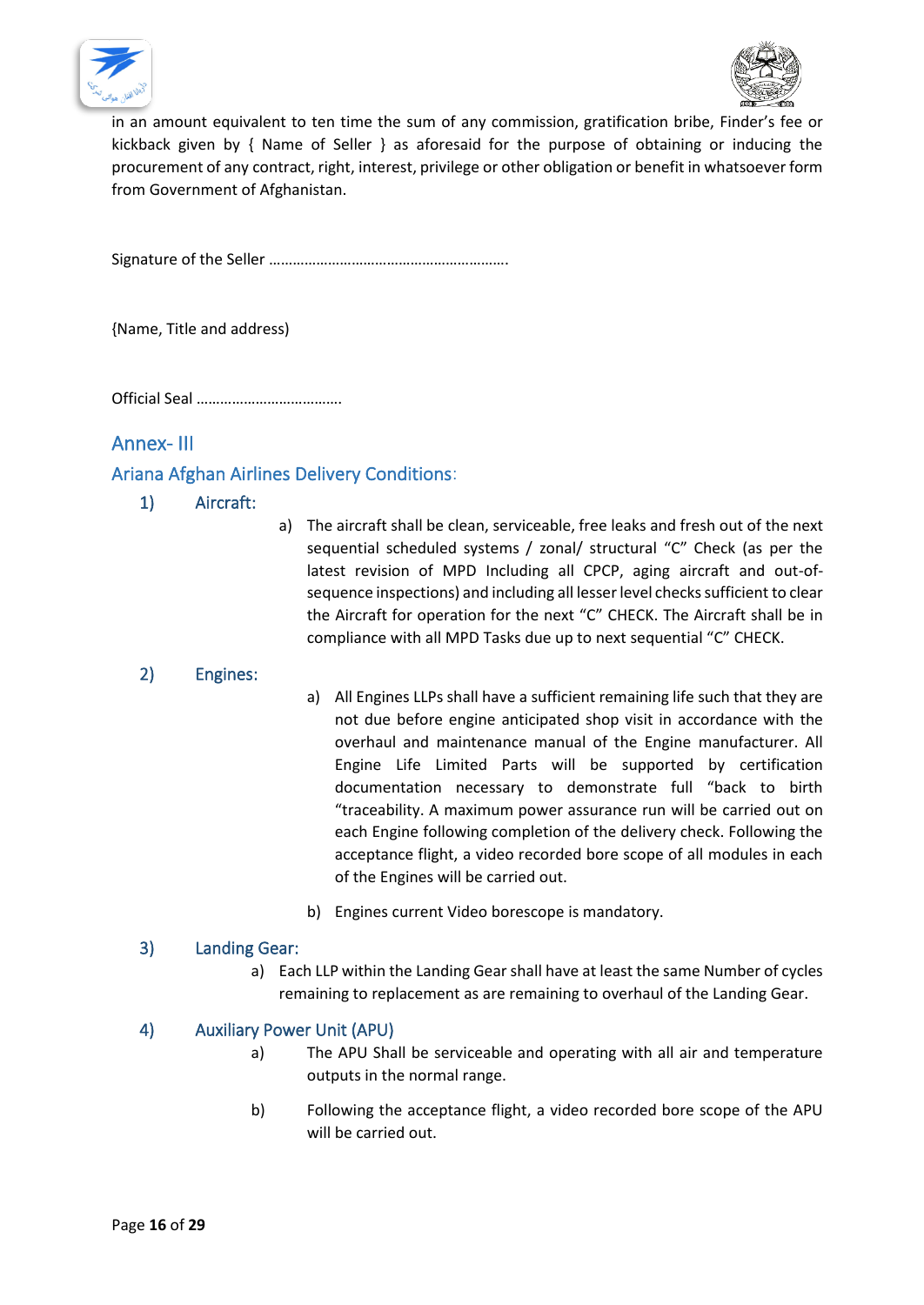



c) No life limited part of the APU shall become due before its next scheduled removal. All APU life limited parts will be supported by certification documentation necessary to demonstrate full "Back to Birth" traceability.

#### <span id="page-16-0"></span>5) Components:

a) All Parts fitted to the Aircraft that are controlled by both part number and serial number shall have EASA form One or FAA 8130-3 certification and in respect of Life Limited Parts, traceability back to birth, and including, original manufacturer certification. Seller shall provide and substantiate TSN / CSN and TSO / CSO date for all time controlled and Life Limited parts if changed since delivery of Aircraft. All other "hard time" components shall have a remaining life such that their overhaul, shop visit, inspection or replacement as per MPD is not due till next Check "C". If component has overhaul, shop visit, inspection or replacement interval less than next due check "C" then the component shall be fresh from overhaul, shop visit, inspection or replacement. All components that are "on condition" or "conditioned Monitored" shall be in serviceable condition. List of parts fitted to the Aircraft is mandatory and should submit to Ariana Afghan Airlines during delivery of the Aircraft.

#### <span id="page-16-1"></span>6) Configuration and Interior:

- a) The interior configuration will accommodate on the Aircraft Economy LOPA with soft dividers.
- b) The galley floor coverings, carpets, seat covers seat bottom cushions shall be clean and in good condition.
- c) Audio system shall be demonstrated to be fully functional.
- d) Galley equipment (Coffee makers, ovens, hot cups, etc.) shall be functionally checked and working in accordance with manufacturers specifications.
- e) Overhead bins, ceiling and side wall panels shall be clean, serviceable and in good condition.
- f) Seats, galleys and lavatories shall be clean, serviceable and in good working condition.

#### <span id="page-16-2"></span>7) Cargo Compartment:

a) Cargo linings shall be free of holes, dents, gouges, cargo nets will be in good condition with no tears or frayed areas.

#### <span id="page-16-3"></span>8) Certification and export:

- a) The Aircraft shall be in full compliance with applicable Type certificate Data sheets,
- b) Delivered with a standard Certificate of Airworthiness or an Export Certificate of Airworthiness issued by the FAA
- c) In such condition as to be immediately eligible for issuance of a Standard Certificate of airworthiness from the country of manufacture; and
- d) Equipped for commercial passenger operations under EASA OPS-I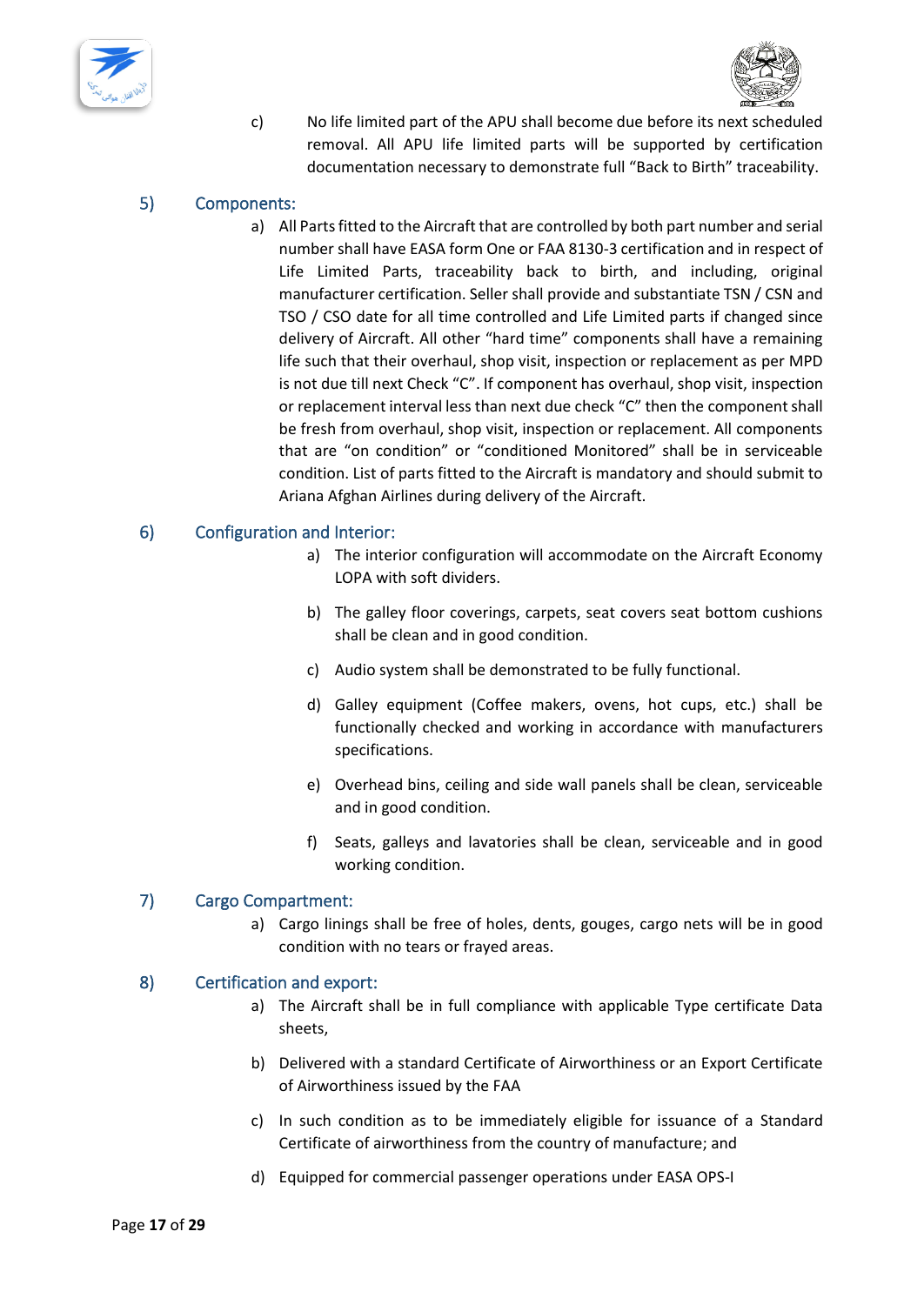



# <span id="page-17-0"></span>9) Airworthiness Directives:

- a) Each AD issued by the country of manufacturer and effective on or prior to delivery shall have at least 180 days (with respect to AD Specified calendar limit), 2500 Flight Hours (with respect to AD Specified flight hours limit) and 1000 cycles (with respect to AD Specified cycles limit) remaining to next required compliance and shall have complied with on a terminating action basis if such option is available.
- b) Any such AD having a limit less than the above stated limits shall have been freshly accomplished.

#### <span id="page-17-1"></span>10) Repairs:

- a) There will be no temporary, time limited or interim repairs on the aircraft.
- b) Any external doubler repairs on the aircraft shall be noted in the Certificate of Acceptance.

#### <span id="page-17-2"></span>11) Acceptance Flight:

- a) Delivery will be subject to satisfactory completion of an acceptance flight based on the manufacturer's acceptance flight profile for new/used Aircraft.
- b) The duration of such flight shall be no more than two (2) flight hours. Buyer's representatives shall be entitled to observe.

#### <span id="page-17-3"></span>12) Records:

Records shall confirm to Country of Registration Authority standard in from and content.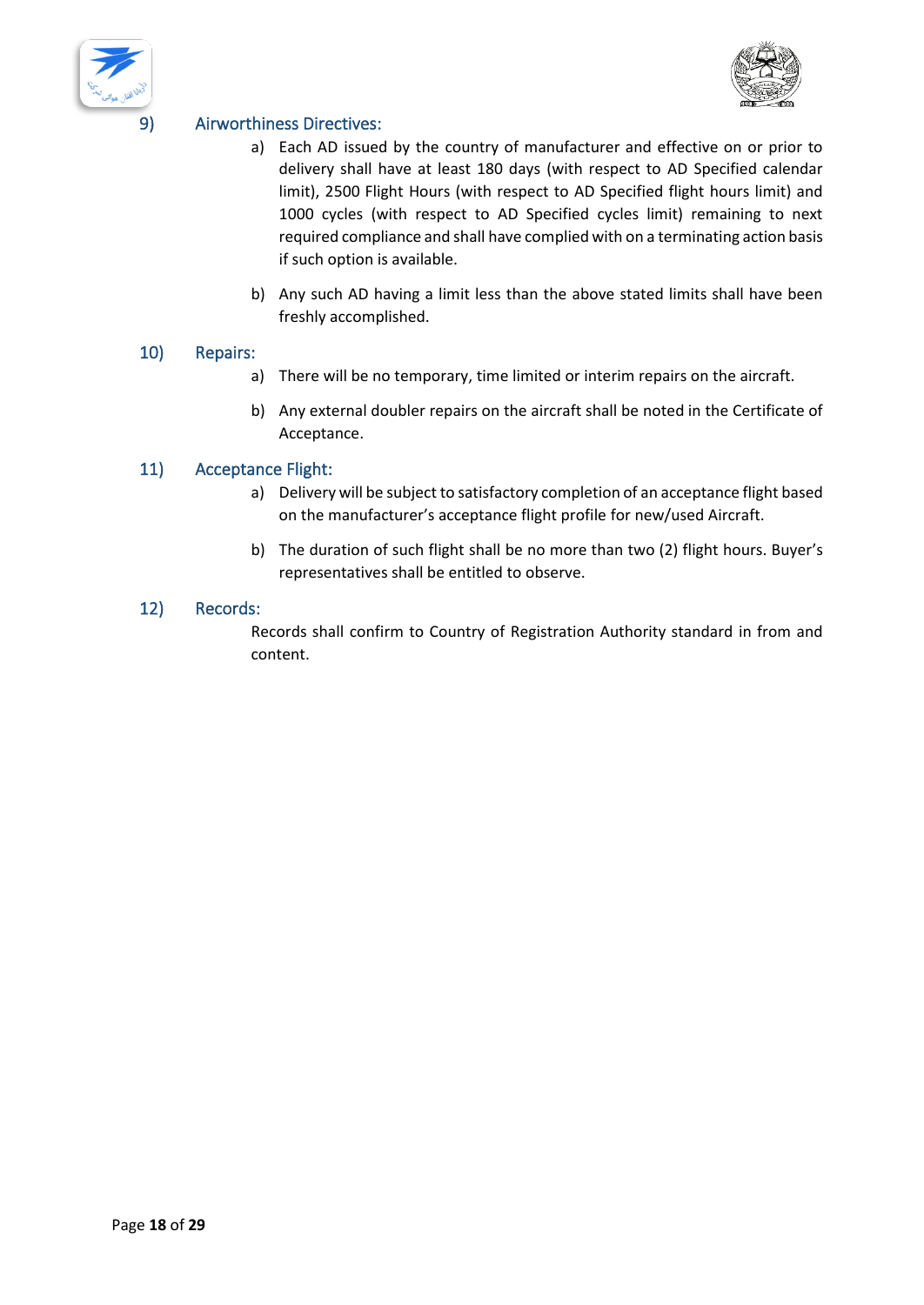



# <span id="page-18-0"></span>Annex (IV)

#### <span id="page-18-1"></span>Manuals and Documents:

The following documents/ records / manuals are to be provided at the time of inspection of the aircraft / before the delivery of the aircraft in excel format.

#### <span id="page-18-2"></span>Engineering:

- Approved Maintenance Program
- Aircraft AD/SB Status
- ETOPS Manual
- CPCP or applicable corrosion program compliance
- Structural Repair approvals record
- Dent / damage repair chart
- List of fly away equipment
- <span id="page-18-3"></span>• **Engine Record:** 
	- a) Last Test cell run reports
	- b) LLPs status and traceability
	- c) ADs compliance report (engine, APU & Aircraft)
	- d) Engine mod/SB/Insp. Report and applicable forms
	- e) Last heavy maintenance records for Engine modules.
	- f) Engine removal history.
	- g) Past year trend monitoring reports
	- h) Historical BSI Reports
	- i) Engine logbooks, Aircraft & APU logbooks
	- j) Component readiness (HT+OC Items)
	- k) Aircraft Inspection Readiness (last done next due)
	- l) Engine and Landing Gear LLP list with BTB (Back To Birth)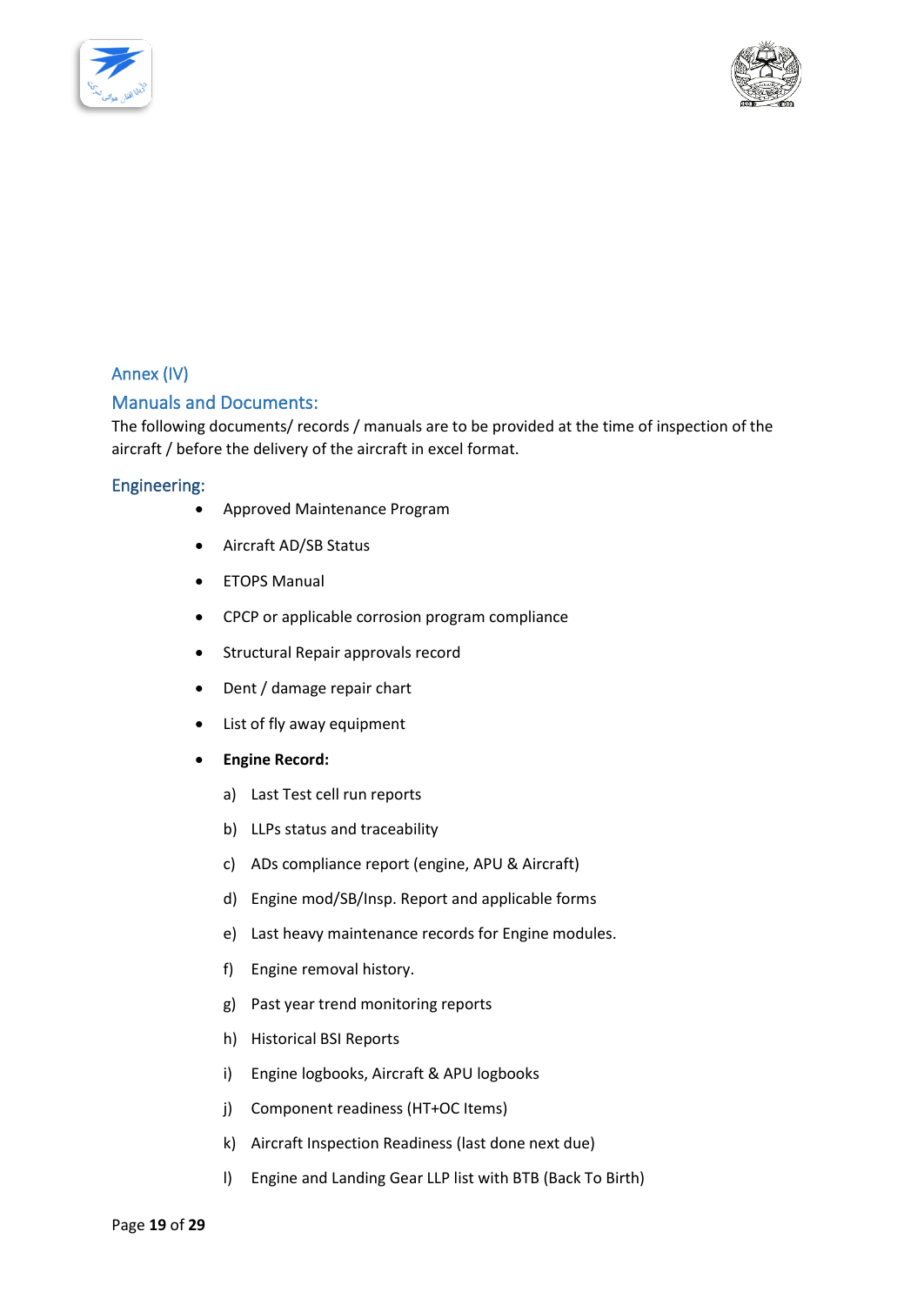



m) Technical Log, Cabin & Flight logbooks

#### <span id="page-19-0"></span>Flight Services:

• One Flight attendant Manual by Manufacture per Aircraft is required.

#### <span id="page-19-1"></span>Airport Services

• One Ramp handling Manual per Aircraft is required.

#### <span id="page-19-2"></span>Revision service:

All the required Engineering manuals/ documents shall be updated with the latest revisions at the time of aircraft induction.

#### <span id="page-19-3"></span>Flight Operations Documents requirement:

Following Flight Operations Publications are required in the hard copy as mentioned below before the delivery of the Aircraft:

| No.            | <b>Publication</b>                                                                |
|----------------|-----------------------------------------------------------------------------------|
| 1              | Airplane Flight Manual                                                            |
| $\overline{2}$ | <b>Flight Crew Operations Manual</b>                                              |
| 3              | Weight and Balance Manual                                                         |
| 4              | Master Minimum Equipment List / CDL                                               |
| 5              | <b>Dispatch Deviation Guide</b>                                                   |
| 6              | <b>Airport Planning Document</b>                                                  |
| 7              | <b>Equipment List</b>                                                             |
| 8              | <b>Test Flight Document</b>                                                       |
| 9              | <b>Flight Crew Training Manual</b>                                                |
| 10             | <b>Fuel Measuring Sticks Manual</b>                                               |
| 11             | <b>Cockpit Layout Panels</b>                                                      |
| 12             | Performance Engineering Manual                                                    |
| 13             | Loading Schedule substantiation Document / Software                               |
| 14             | Performance Software program including Airport Analysis and in-flight performance |
| 15             | Payload Analysis                                                                  |
| 16             | Result of the last weighing                                                       |
| 17             | AHM Sheets for preparation of manual load sheet                                   |
| 18             | Dispatch deviation guide                                                          |
| 19             | Baggage Cargo loading manual                                                      |
| 20             | Live Animal Transportation manual                                                 |
| 21             | Airplane Characteristics for Airport Planning                                     |
| 22             | <b>Detailed Specifications</b>                                                    |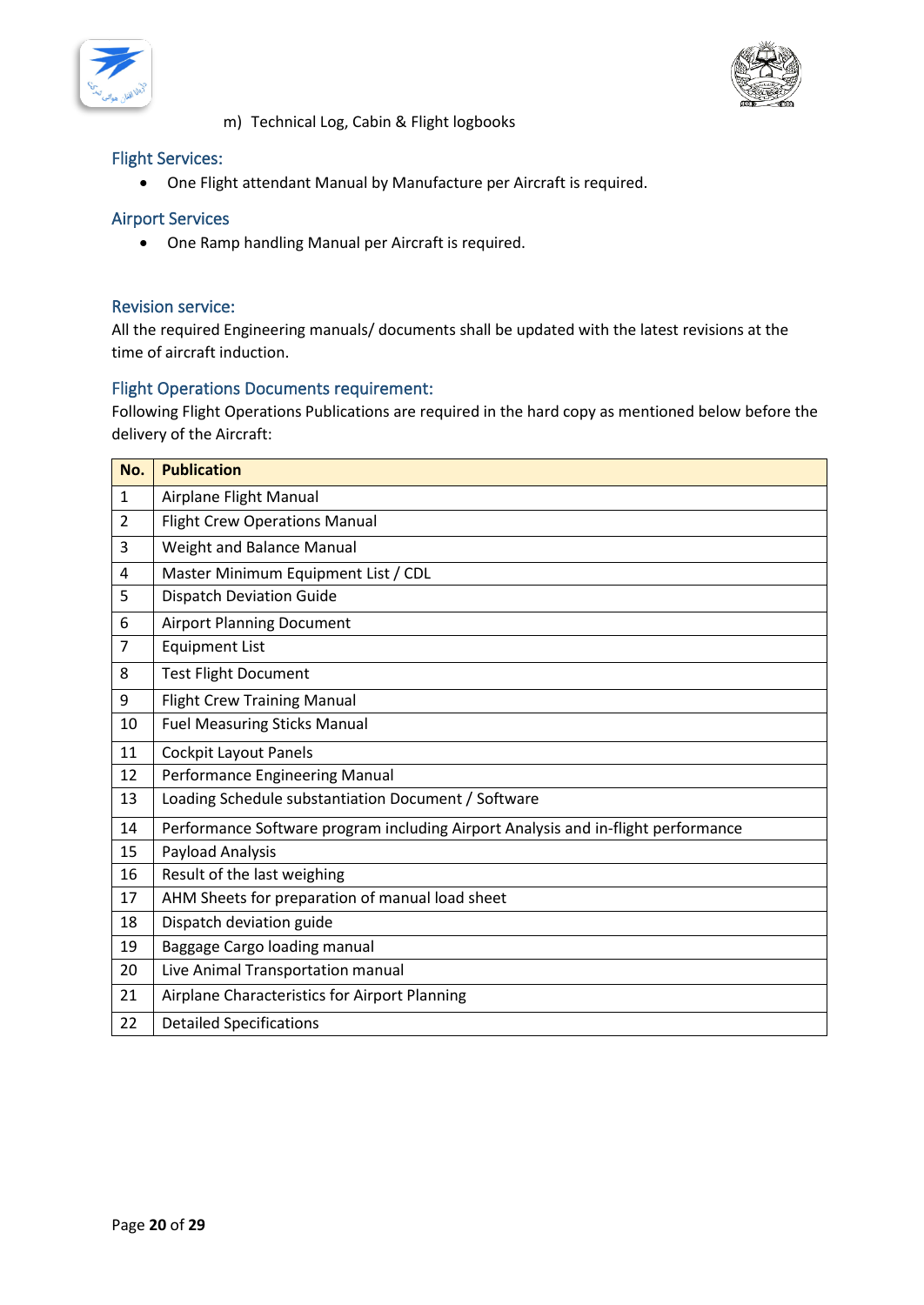



# <span id="page-20-0"></span>**ANNEX (V)**

# <span id="page-20-1"></span>Aircraft Desktop appraisal and visual inspection Check List:

| <b>Description</b>                                                                                        | <b>Required Information</b> | <b>Remark</b> |  |
|-----------------------------------------------------------------------------------------------------------|-----------------------------|---------------|--|
| The seller must confirm the availability and non-availability of the documents and items mentioned in the |                             |               |  |
| table with the word of (YES) and (No)                                                                     |                             |               |  |
| <b>Description</b>                                                                                        | <b>Required Information</b> | <b>Remark</b> |  |
| <b>General Information</b>                                                                                |                             |               |  |
| <b>Aircraft Model</b>                                                                                     |                             |               |  |
| Aircraft Manufacture Date                                                                                 |                             |               |  |
| Manufacture Serial No.                                                                                    |                             |               |  |
| Registration No.                                                                                          |                             |               |  |
| A/C TSN                                                                                                   |                             |               |  |
| A/C CSN                                                                                                   |                             |               |  |
| Max. Take Off Weight                                                                                      |                             |               |  |
| Max. Zero Fuel Weight                                                                                     |                             |               |  |
| Max. Taxi Weight                                                                                          |                             |               |  |
| Max. Landing Weight                                                                                       |                             |               |  |
| Average Fuel Consumption Per Hour                                                                         |                             |               |  |
| <b>Fuel Tank Capacity</b>                                                                                 |                             |               |  |
| Cargo Capacity                                                                                            |                             |               |  |
| Seat Capacity                                                                                             |                             |               |  |
| <b>Original Delivery Documents From Manufacturer</b>                                                      |                             |               |  |
| Aircraft Readiness Log (Delivery Documents)                                                               |                             |               |  |
| Miscellaneous Component Brochures                                                                         |                             |               |  |
| FAA/EASA AD status                                                                                        |                             |               |  |
| <b>FAA Standard Certificate of Airworthiness</b>                                                          |                             |               |  |
| Landing Gear LLP Brochure                                                                                 |                             |               |  |
| Certificate of Export From Company                                                                        |                             |               |  |
| <b>Equipment list</b>                                                                                     |                             |               |  |
| <b>Aircraft Manuals/Books</b>                                                                             |                             |               |  |
| Weight & Balance Manual (WBM) , Rev. & Date                                                               |                             |               |  |
| Aircraft Flight Manual (AFM), Rev. & Date                                                                 |                             |               |  |
| Operations Manual (FCOM Vol. 1 & 2), Rev. & Date                                                          |                             |               |  |
| Quick Reference Hand Book (QRH), Rev. & Date                                                              |                             |               |  |
| Runway Analysis Charts, Rev. & Date                                                                       |                             |               |  |
| Cockpit Normal Check List, Rev. & Date                                                                    |                             |               |  |
| Master Minimum Equipment List (MMEL), Rev. & Date                                                         |                             |               |  |
| Minimum Equipment List (MEL), Rev. & Date                                                                 |                             |               |  |
| Dispatch Deviation Guide (DDG), Rev. & Date                                                               |                             |               |  |
| Standard Operating Procedure (SOP) If Available                                                           |                             |               |  |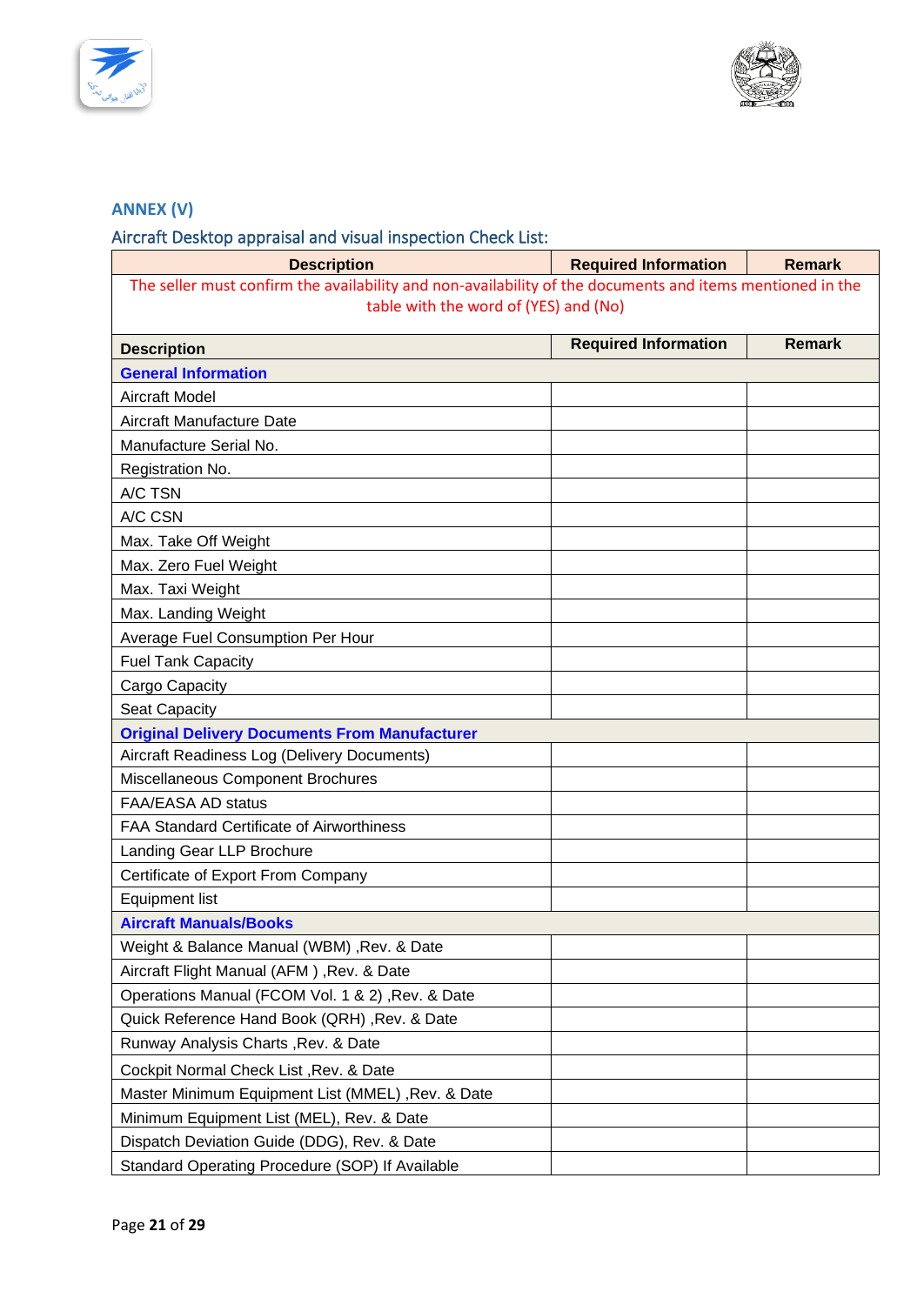



| Aircraft Illustrated Parts Catalog (AIPC), Rev. & Date                                                                                 |  |
|----------------------------------------------------------------------------------------------------------------------------------------|--|
| Aircraft Maintenance Manual (AMM), Rev. & Date                                                                                         |  |
| Aircraft Standard Wiring Practices Manual (ASWPM)                                                                                      |  |
| Aircraft Wiring Diagram Manual (AWDM), Rev. & Date                                                                                     |  |
| Aircraft Structural Repair Manual (ASRM), Rev. & Date                                                                                  |  |
| Supplemental Structural Inspection Document (SSID)                                                                                     |  |
| Aircraft System Schematics Manual (ASSM), Rev. & Date                                                                                  |  |
| Aircraft Maintenance Planning Document (AMPD), Rev. &<br>Date                                                                          |  |
| Aircraft Maintenance Program (AMP), Rev. & Date                                                                                        |  |
| Aircraft Manufacturer Maintenance Task Cards and Indexes                                                                               |  |
| Power Plant Buildup Manual (Applicable in Boeing Fleet)                                                                                |  |
| Interior Finish Specification Manual (IFSM) If Available                                                                               |  |
| Detailed Specification / Technical Description Document                                                                                |  |
| Electrical Load Analysis Manual (ELAM), , Rev. & Date                                                                                  |  |
| Component Maint. Manuals for Galleys, Seats, Slidesetc                                                                                 |  |
| <b>Statements, Approval, Equipment List</b>                                                                                            |  |
| List of Installed Avionics Equipment including PN & SN                                                                                 |  |
| RVSM Approval (Last Monitoring Date)                                                                                                   |  |
| Basic RNAV/Precision RNAV (Conformity Statement)                                                                                       |  |
| <b>TCAS 7.1 Changes (Conformity Statement)</b>                                                                                         |  |
| Mode S EHS/ELS compliance (Conformity Statement)                                                                                       |  |
| <b>GNSS compliance (Conformity Statement)</b>                                                                                          |  |
| <b>GPS (Conformity Statement)</b>                                                                                                      |  |
| EGPWS, Reinforced Cockpit Door, Solid Digital Flight Data<br>Recorder (SDFDR). Cockpit Voice Recorder (CVR),<br>(Conformity Statement) |  |
| ADS-B-OUT (Conformity Statement)                                                                                                       |  |
| <b>Cockpit Door Camera Modification (Conformity Statement)</b>                                                                         |  |
| Fluid & Oil used statement                                                                                                             |  |
| Accident or Incident statement                                                                                                         |  |
| <b>Certificates Pervious Operator</b>                                                                                                  |  |
| AOC + OPS Specifications                                                                                                               |  |
| Type Certificate Data Sheet                                                                                                            |  |
| Certificate of Registration                                                                                                            |  |
| <b>Certificate of Airworthiness</b>                                                                                                    |  |
| Radio License Certificate                                                                                                              |  |
| Noise Certificate                                                                                                                      |  |
| <b>Insurance Certificate</b>                                                                                                           |  |
| <b>Burn Certificate</b>                                                                                                                |  |
| Export C of A (from country of last origin)                                                                                            |  |
| Aircraft Deregistration Certificate                                                                                                    |  |
| Bill of Sale (If Available)                                                                                                            |  |
| <b>Certificates Current Operator</b>                                                                                                   |  |
| AOC + OPS Specifications                                                                                                               |  |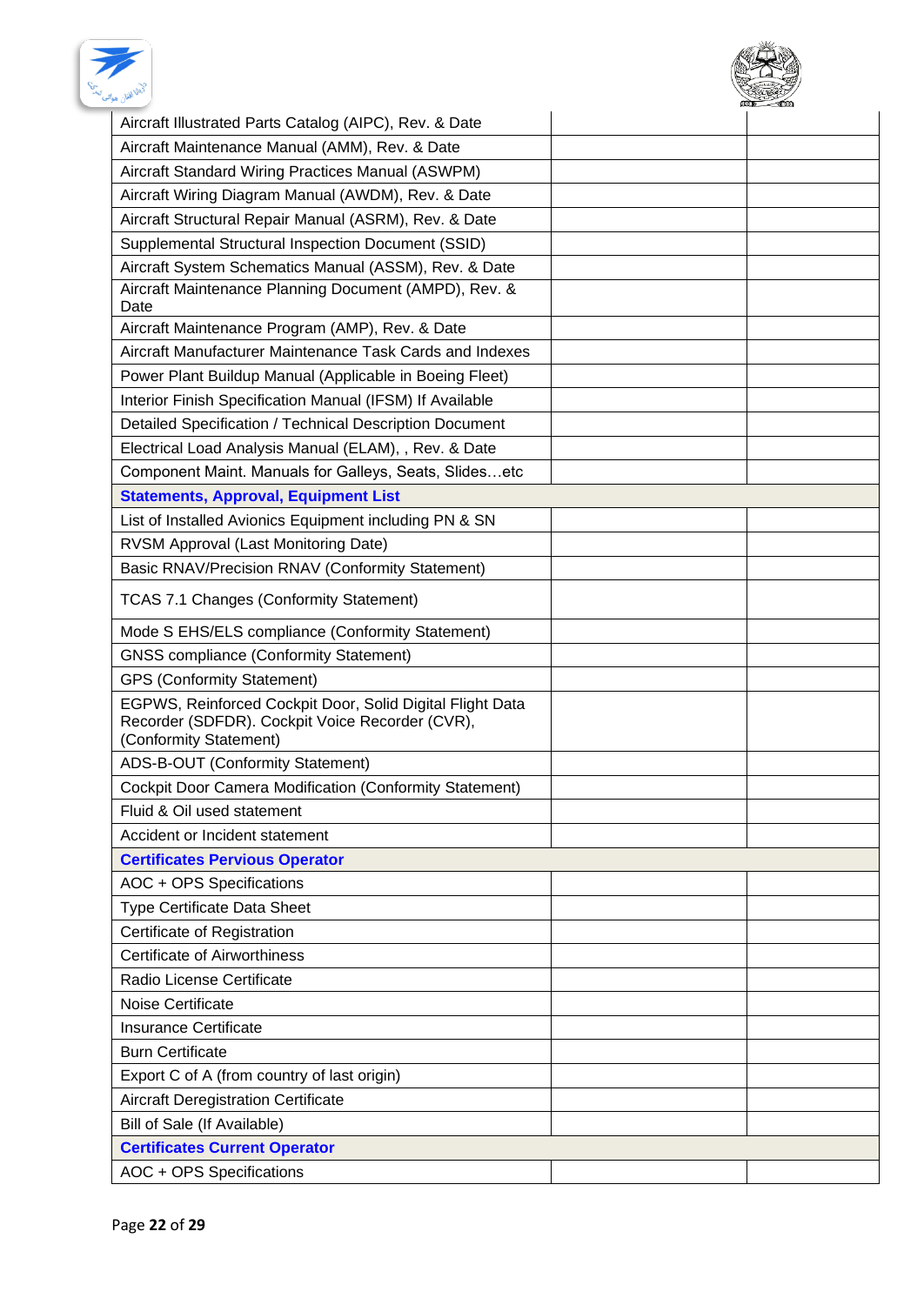



| Certificate of Registration                           |  |
|-------------------------------------------------------|--|
| <b>Certificate of Airworthiness</b>                   |  |
| Radio License Certificate                             |  |
| Noise Certificate                                     |  |
| Insurance Certificate                                 |  |
| <b>Burn Certificate</b>                               |  |
| A, B, C & D Check CRS                                 |  |
| Dent & Buckle chart                                   |  |
| <b>Landing Gear RH MLG</b>                            |  |
| PN / SN                                               |  |
| <b>TSN</b>                                            |  |
| CSN:                                                  |  |
| TBO:                                                  |  |
| Last Overhaul Date and Cycle                          |  |
| Next Overhaul Date and Cycle                          |  |
| Landing gear LLP                                      |  |
| Last Overhaul Mini Pack                               |  |
| <b>Back To Birth History</b>                          |  |
| Accident and/or Incident Statement                    |  |
| <b>Landing Gear LH MLG</b>                            |  |
|                                                       |  |
| PN / SN                                               |  |
| <b>TSN</b>                                            |  |
| CSN:                                                  |  |
| TBO:                                                  |  |
| Last Overhaul Date and Cycle                          |  |
| Next Overhaul Date and Cycle                          |  |
| Landing gear LLP                                      |  |
| Last Overhaul Mini Pack                               |  |
| <b>Back To Birth History</b>                          |  |
| Accident and/or Incident Statement                    |  |
| <b>Landing Gear NLG</b>                               |  |
| PN / SN                                               |  |
| <b>TSN</b>                                            |  |
| CSN:                                                  |  |
| TBO:                                                  |  |
| Last Overhaul Date and Cycle                          |  |
| Next Overhaul Date and Cycle                          |  |
| Landing gear LLP                                      |  |
| Last Overhaul Mini Pack                               |  |
| <b>Back To Birth History</b>                          |  |
| Accident and/or Incident Statement                    |  |
| <b>Airplane Records</b>                               |  |
| A, B, C & D Check Status (Last & Next Accomplishment) |  |
|                                                       |  |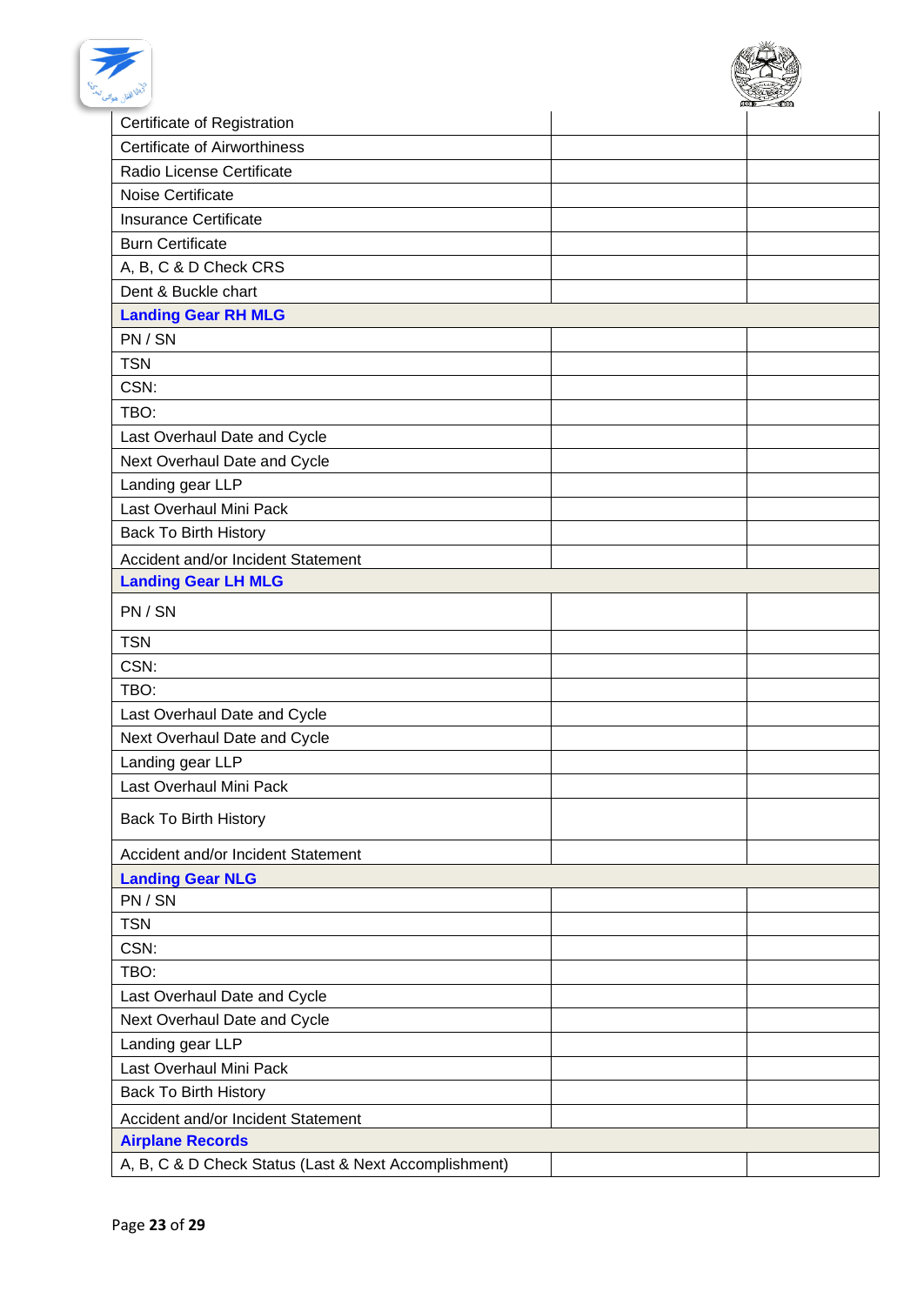



| AD (back to birth) Records                                                                       |  |
|--------------------------------------------------------------------------------------------------|--|
| SB (back to birth) Records                                                                       |  |
| <b>CPCP Records</b>                                                                              |  |
| SSID program (If applicable)                                                                     |  |
| Aircraft Last Weight Check Report                                                                |  |
| Hard Time Components Records Including Certificate                                               |  |
| Oxygen generators Status (Life and Last replacement Date)                                        |  |
| <b>Emergency Equipment Cabin lay out</b>                                                         |  |
| Loose equipment list                                                                             |  |
| Aircraft Inventory List                                                                          |  |
| List of installed OC & CM Components with Certificate                                            |  |
| All STCs (List of Applied STC and Its EOs)                                                       |  |
| Number of ELT installed, Coded to Current Operator and<br>Next Battery Replacement Date.         |  |
| Last ATC Transponders Date                                                                       |  |
| Swing Compass Inspection (Last and Next Inspection Date)                                         |  |
| Last Altimeters Check Date                                                                       |  |
| Last SDFDR and CVT Read Out                                                                      |  |
| List of Maintenance Checks Accomplished                                                          |  |
| List of all EO's issued against the A/C.                                                         |  |
| List of All modification                                                                         |  |
| <b>MPD Task Records</b>                                                                          |  |
| Seating Configuration (Approved LOPA)                                                            |  |
| Last Test Flight Report (If Applicable)                                                          |  |
| Aircraft Log book (At Least Records of 3 Years)                                                  |  |
| Flight logs                                                                                      |  |
| <b>Deferred Defects Item List</b>                                                                |  |
| Dent & Buckle Chart                                                                              |  |
| FAA form 337 or equivalent for airframe, repair / Overhaul,<br>Certification or last major visit |  |
| Aircraft Historical Documents Availability (BTB)                                                 |  |
| <b>Engine #1 Records</b>                                                                         |  |
| Engine Type:                                                                                     |  |
| Engine TSN:                                                                                      |  |
| Engine CSN:                                                                                      |  |
| <b>Engine Thrust</b>                                                                             |  |
| <b>Fist Limiter</b>                                                                              |  |
| <b>Cycle Remaining</b>                                                                           |  |
| Engine Last Shop Visit Mini Pack                                                                 |  |
| Engine Installed QEC Parts including PN, SN and Status                                           |  |
| Engine Test Cell Performance Run                                                                 |  |
| Engine Video Borescope Report (Current)                                                          |  |
| <b>Current LLP Sheet</b>                                                                         |  |
| Back to Birth Records (Traceability)                                                             |  |
| Engine Maintenance Program                                                                       |  |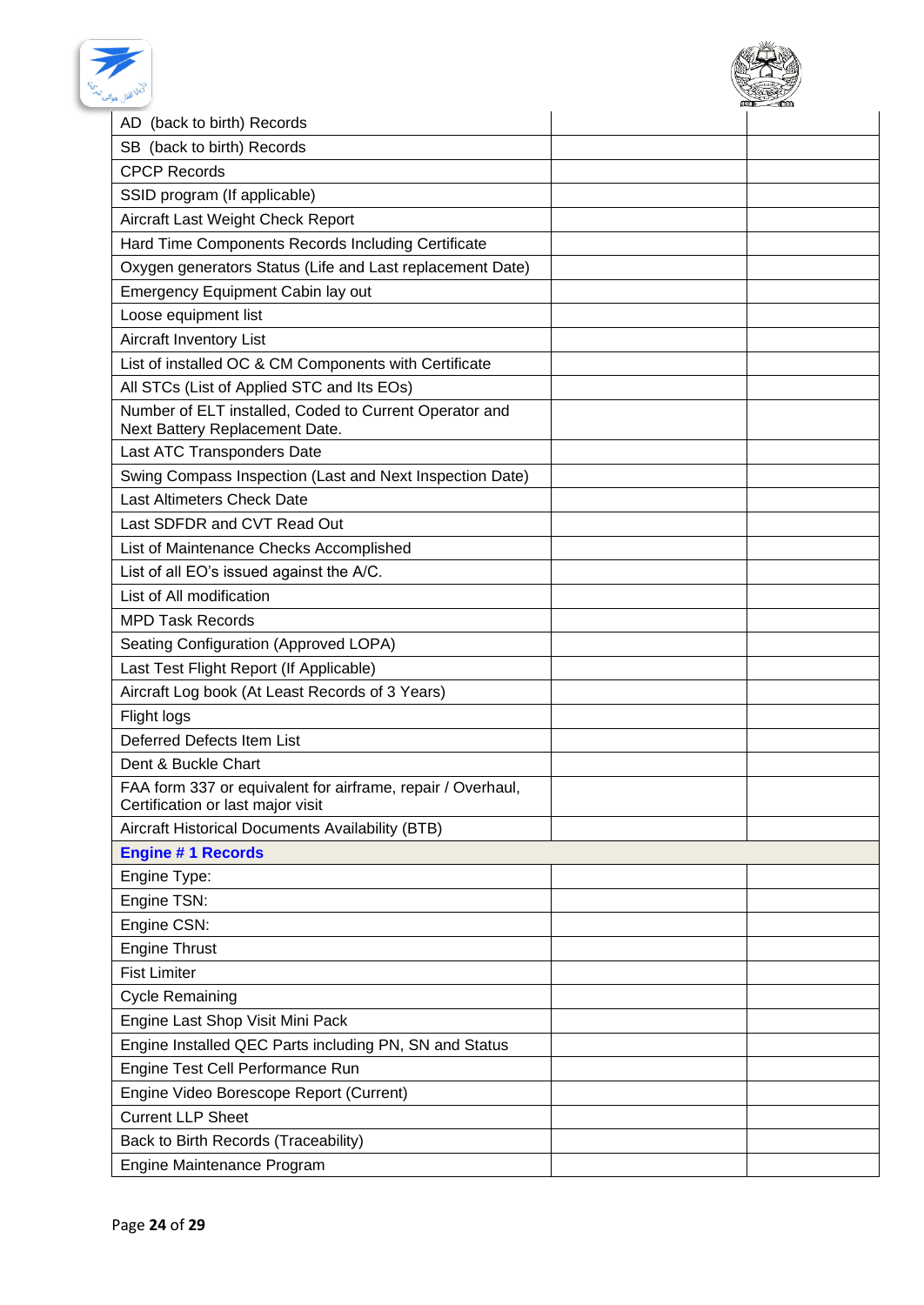



| Engine Trend Monitoring (Last Six-Month Report)                                                                   |  |
|-------------------------------------------------------------------------------------------------------------------|--|
| FAA form 337 or equivalent for engine / APU major<br>component, repair/overhaul, certification of last shop visit |  |
| Accident and/or Incident Statement                                                                                |  |
| <b>Engine # 2 Records</b>                                                                                         |  |
| Engine Type:                                                                                                      |  |
| Engine TSN:                                                                                                       |  |
| Engine CSN:                                                                                                       |  |
| <b>Engine Thrust</b>                                                                                              |  |
| <b>Fist Limiter</b>                                                                                               |  |
| <b>Cycle Remaining</b>                                                                                            |  |
| Engine Last Shop Visit Mini Pack                                                                                  |  |
| Engine Installed QEC Parts including PN, SN and Status                                                            |  |
| Engine Test Cell Performance Run                                                                                  |  |
| Engine Video Bore Scope Report (Current)                                                                          |  |
| <b>Current LLP Sheet</b>                                                                                          |  |
| Back to Birth Records (Traceability)                                                                              |  |
| Engine Maintenance Program                                                                                        |  |
| Engine Trend Monitoring (Last Six-Month Report)                                                                   |  |
| FAA form 337 or equivalent for engine / APU major<br>component, repair/overhaul, certification of last shop visit |  |
| Accident and/or Incident Statement                                                                                |  |
| <b>APU Records</b>                                                                                                |  |
| <b>APU Type</b>                                                                                                   |  |
| <b>APU TSN</b>                                                                                                    |  |
| <b>APU CSN</b>                                                                                                    |  |
| APU Last Shop Visit Mini Pack                                                                                     |  |
| <b>APU LLP Status</b>                                                                                             |  |

In addition, soft copy of all the documents will be needed prior to the induction of aircraft into Ariana Afghan Airlines fleet and to be ready in all respect for start of operation.

#### **Revision Service**:

All the required Flight operations manuals / documents shall be updated with the latest revisions at the time of aircraft induction.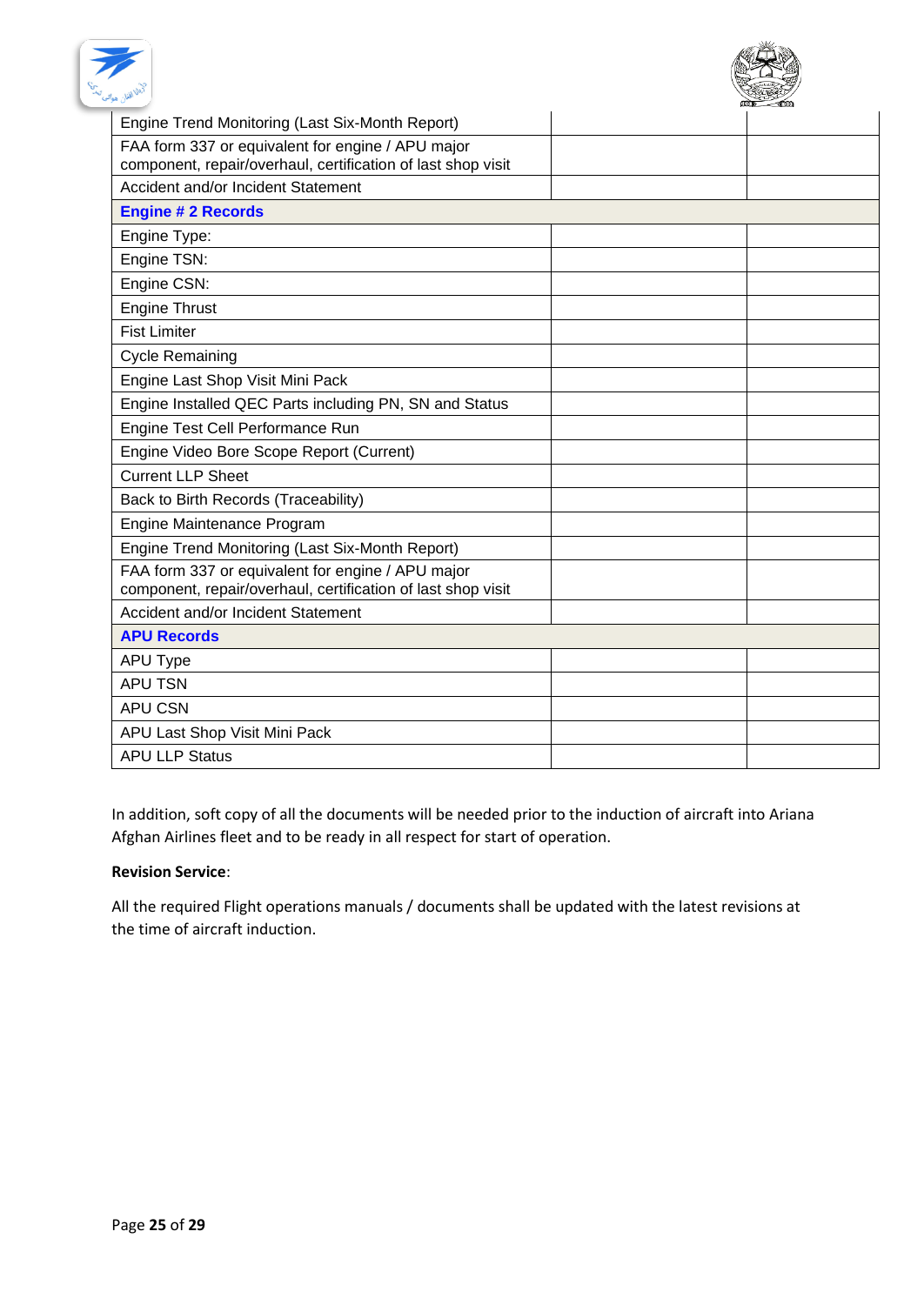



# <span id="page-25-0"></span>Annex VI

# <span id="page-25-1"></span>Bidding Forms and Aircraft Data Sheet:

#### <span id="page-25-2"></span>**1- Letter of Bid and Aircraft Data Sheet:**

- **No reservations:** We have examined and have no reservations to the bidding document, including Addenda issued;
- **Eligibility:** We meet the eligibility requirements and have no conflict of interest. We and any of our subcontractors:
- have not been subject to disqualification by the Bank for non-compliance with obligations.
- **Conformity:** We offer and want to sell the Aircraft with the following technical data which is in conformity with the criteria set in the bidding.
- Bid Price: The total price of our Bid, excluding any discounts offered in the table below:

| <b>Aircraft Model</b>                             | Aircraft<br>Manufacture<br><b>Date</b>            | Manufacture<br><b>Serial No</b>                | Registration<br><b>No</b>                      | A/C TSN                                                                         | A/C CSN                               | Max.<br><b>Take Off</b><br>Weight            | <b>Price of Aircraft</b> |
|---------------------------------------------------|---------------------------------------------------|------------------------------------------------|------------------------------------------------|---------------------------------------------------------------------------------|---------------------------------------|----------------------------------------------|--------------------------|
| A330-200 Pax                                      |                                                   |                                                |                                                |                                                                                 |                                       |                                              |                          |
| <b>Engine Type</b>                                | <b>ESN</b>                                        | Engine TSN:                                    | Engine<br>CSN:                                 | Engine<br><b>Thrust</b>                                                         | Fist<br>Limiter                       | Engine<br>TSO:                               | Engine CSO:              |
|                                                   |                                                   |                                                |                                                |                                                                                 |                                       |                                              |                          |
| <b>Engine Type</b>                                | <b>ESN</b>                                        | Engine TSN:                                    | Engine<br>CSN:                                 | Engine<br><b>Thrust</b>                                                         | Fist<br>Limiter                       | Engine<br>TSO:                               | Engine CSO:              |
|                                                   |                                                   |                                                |                                                |                                                                                 |                                       |                                              |                          |
| <b>Landing Gear RH MLG</b><br><b>Part Number</b>  | S/N                                               | <b>TSN</b>                                     | <b>CSN</b>                                     | <b>TBO</b>                                                                      | Last<br>Overhaul<br>Date and<br>Cycle | <b>Next</b><br>Overhaul<br>Date and<br>Cycle | Landing gear LLP         |
|                                                   |                                                   |                                                |                                                |                                                                                 |                                       |                                              |                          |
| <b>Landing Gear LH MLG</b><br><b>Part Number</b>  | S/N                                               | <b>TSN</b>                                     | <b>CSN</b>                                     | <b>TBO</b>                                                                      | Last<br>Overhaul<br>Date and<br>Cycle | <b>Next</b><br>Overhaul<br>Date and<br>Cycle | Landing gear LLP         |
|                                                   |                                                   |                                                |                                                |                                                                                 |                                       |                                              |                          |
| <b>Nose Landing Gear</b>                          | S/N                                               | <b>TSN</b>                                     | <b>CSN</b>                                     | <b>TBO</b>                                                                      | Last<br>Overhaul<br>Date and<br>Cycle | <b>Next</b><br>Overhaul<br>Date and<br>Cycle | Landing gear LLP         |
|                                                   |                                                   |                                                |                                                |                                                                                 |                                       |                                              |                          |
| (Last & Next<br>Accomplishment) C<br><b>CHECK</b> | (Last & Next<br>Accomplishment)<br><b>D CHECK</b> | Seating<br>Configuration<br>(Approved<br>LOPA) | List of all<br><b>Avionics</b><br><b>Parts</b> | Oxygen<br>generators<br><b>Status (Life</b><br>and Last<br>replacement<br>Date) | blank                                 | blank                                        | blank                    |
|                                                   |                                                   |                                                |                                                |                                                                                 | blank                                 | blank                                        | blank                    |

|  |  |  |  |  |  | 1- Technical Data of the Aircraft & Pricing: |  |
|--|--|--|--|--|--|----------------------------------------------|--|
|--|--|--|--|--|--|----------------------------------------------|--|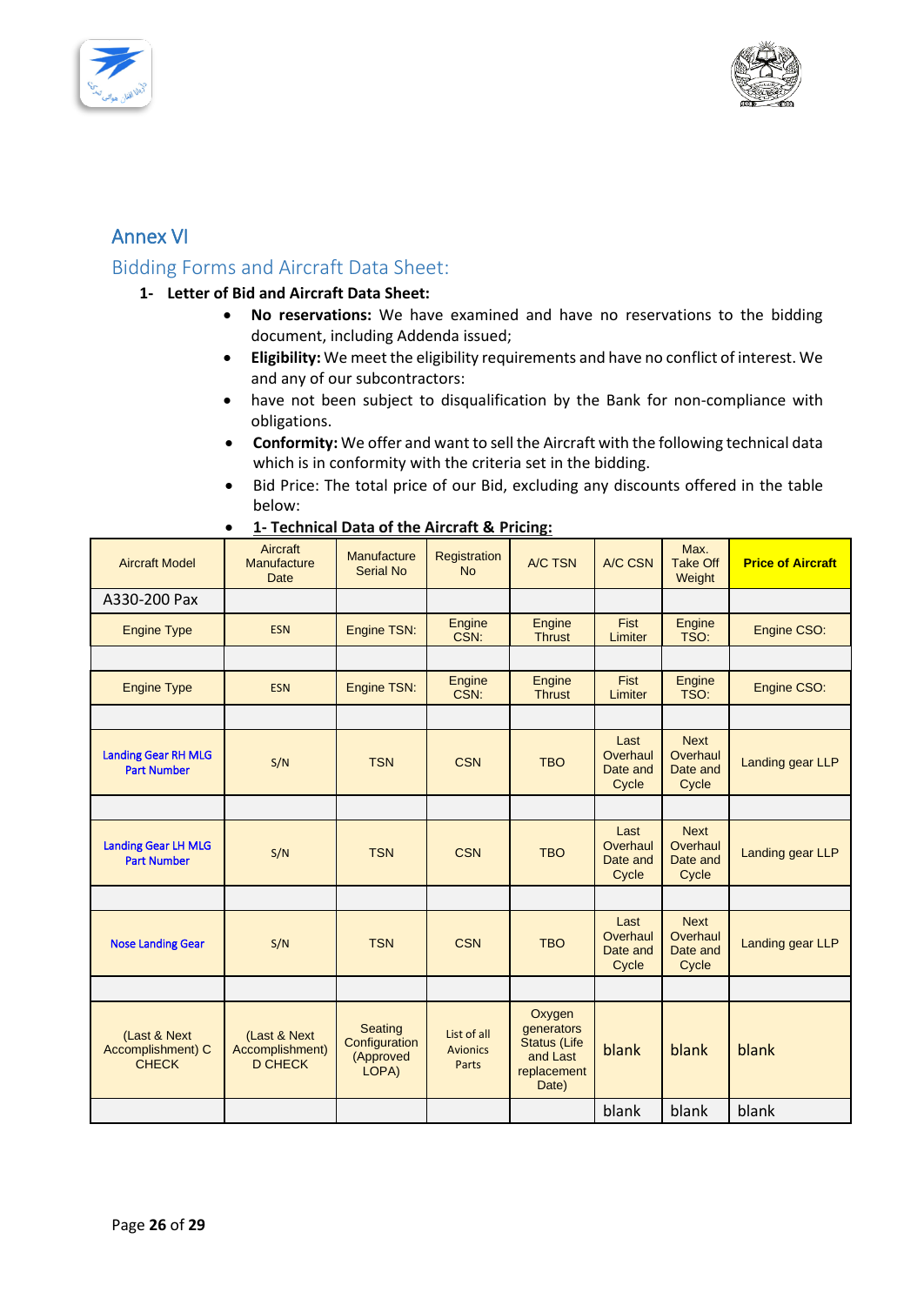



**Caution: Please fulfill properly the above-mentioned Table area which marked by gray color and kindly request you to do not modify the table.** 

| <b>Aircraft Model</b>                             | <b>Aircraft</b><br>Manufacture<br><b>Date</b>      | Manufacture<br><b>Serial No</b>                | Registration<br><b>No</b>                      | A/C TSN                                                                         | A/C CSN                               | Max.<br><b>Take Off</b><br>Weight            | <b>Price of Aircraft</b> |
|---------------------------------------------------|----------------------------------------------------|------------------------------------------------|------------------------------------------------|---------------------------------------------------------------------------------|---------------------------------------|----------------------------------------------|--------------------------|
| A330-200 Pax                                      |                                                    |                                                |                                                |                                                                                 |                                       |                                              |                          |
| <b>Engine Type</b>                                | <b>ESN</b>                                         | Engine TSN:                                    | Engine<br>CSN:                                 | Engine<br><b>Thrust</b>                                                         | <b>Fist</b><br>Limiter                | <b>Engine</b><br>TSO:                        | Engine CSO:              |
|                                                   |                                                    |                                                |                                                |                                                                                 |                                       |                                              |                          |
| <b>Engine Type</b>                                | <b>ESN</b>                                         | Engine TSN:                                    | Engine<br>CSN:                                 | Engine<br><b>Thrust</b>                                                         | <b>Fist</b><br>Limiter                | Engine<br>TSO:                               | Engine CSO:              |
|                                                   |                                                    |                                                |                                                |                                                                                 |                                       |                                              |                          |
| <b>Landing Gear RH MLG</b><br><b>Part Number</b>  | S/N                                                | <b>TSN</b>                                     | <b>CSN</b>                                     | <b>TBO</b>                                                                      | Last<br>Overhaul<br>Date and<br>Cycle | <b>Next</b><br>Overhaul<br>Date and<br>Cycle | Landing gear LLP         |
|                                                   |                                                    |                                                |                                                |                                                                                 |                                       |                                              |                          |
| <b>Landing Gear LH MLG</b><br><b>Part Number</b>  | S/N                                                | <b>TSN</b>                                     | <b>CSN</b>                                     | <b>TBO</b>                                                                      | Last<br>Overhaul<br>Date and<br>Cycle | <b>Next</b><br>Overhaul<br>Date and<br>Cycle | Landing gear LLP         |
|                                                   |                                                    |                                                |                                                |                                                                                 |                                       |                                              |                          |
| <b>Nose Landing Gear</b>                          | S/N                                                | <b>TSN</b>                                     | <b>CSN</b>                                     | <b>TBO</b>                                                                      | Last<br>Overhaul<br>Date and<br>Cycle | <b>Next</b><br>Overhaul<br>Date and<br>Cycle | Landing gear LLP         |
|                                                   |                                                    |                                                |                                                |                                                                                 |                                       |                                              |                          |
| (Last & Next<br>Accomplishment) C<br><b>CHECK</b> | (Last & Next)<br>Accomplishment)<br><b>D CHECK</b> | Seating<br>Configuration<br>(Approved<br>LOPA) | List of all<br><b>Avionics</b><br><b>Parts</b> | Oxygen<br>generators<br><b>Status (Life</b><br>and Last<br>replacement<br>Date) | blank                                 | blank                                        | blank                    |
|                                                   |                                                    |                                                |                                                |                                                                                 | blank                                 | blank                                        | blank                    |

### • **2- Technical Data of the Aircraft & Pricing:**

**Caution: Please fulfill properly the above-mentioned Table area which marked by gray color and kindly request you to do not modify the table.**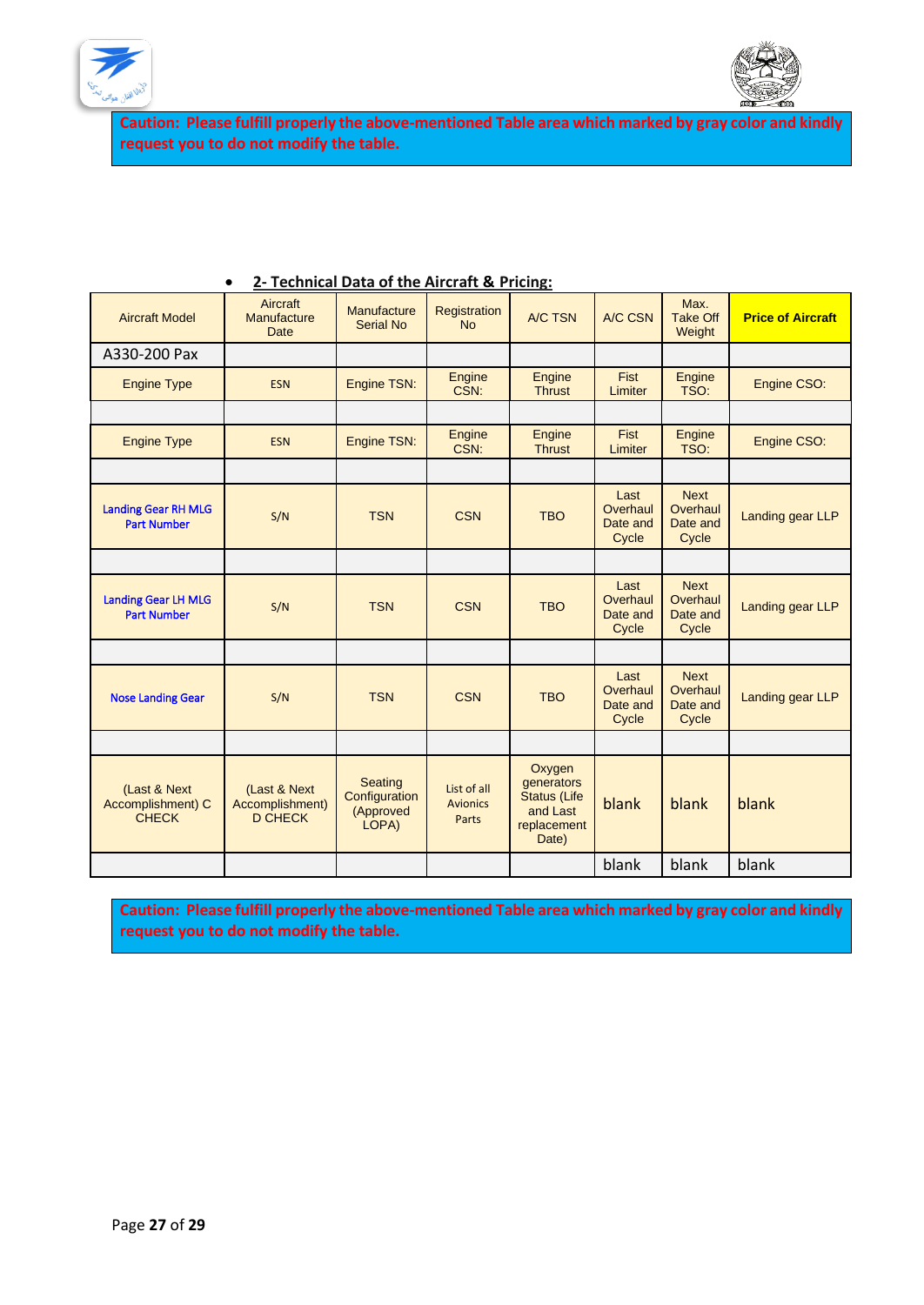



| <b>Aircraft Model</b>                             | Aircraft<br>Manufacture<br><b>Date</b>            | Manufacture<br><b>Serial No</b>                | Registration<br><b>No</b>               | A/C TSN                                                                         | A/C CSN                               | Max.<br><b>Take Off</b><br>Weight            | <b>Price of Aircraft</b> |
|---------------------------------------------------|---------------------------------------------------|------------------------------------------------|-----------------------------------------|---------------------------------------------------------------------------------|---------------------------------------|----------------------------------------------|--------------------------|
| A330-200 Freighter                                |                                                   |                                                |                                         |                                                                                 |                                       |                                              |                          |
| <b>Engine Type</b>                                | <b>ESN</b>                                        | Engine TSN:                                    | Engine<br>CSN:                          | Engine<br><b>Thrust</b>                                                         | Fist<br>Limiter                       | Engine<br>TSO:                               | Engine CSO:              |
|                                                   |                                                   |                                                |                                         |                                                                                 |                                       |                                              |                          |
| <b>Engine Type</b>                                | <b>ESN</b>                                        | Engine TSN:                                    | <b>Engine</b><br>CSN:                   | Engine<br><b>Thrust</b>                                                         | <b>Fist</b><br>Limiter                | Engine<br>TSO:                               | Engine CSO:              |
|                                                   |                                                   |                                                |                                         |                                                                                 |                                       |                                              |                          |
| Landing Gear RH MLG Part<br><b>Number</b>         | S/N                                               | <b>TSN</b>                                     | <b>CSN</b>                              | <b>TBO</b>                                                                      | Last<br>Overhaul<br>Date and<br>Cycle | <b>Next</b><br>Overhaul<br>Date and<br>Cycle | Landing gear LLP         |
|                                                   |                                                   |                                                |                                         |                                                                                 |                                       |                                              |                          |
| Landing Gear LH MLG Part<br><b>Number</b>         | S/N                                               | <b>TSN</b>                                     | <b>CSN</b>                              | <b>TBO</b>                                                                      | Last<br>Overhaul<br>Date and<br>Cycle | <b>Next</b><br>Overhaul<br>Date and<br>Cycle | Landing gear LLP         |
|                                                   |                                                   |                                                |                                         |                                                                                 |                                       |                                              |                          |
| <b>Nose Landing Gear</b>                          | S/N                                               | <b>TSN</b>                                     | <b>CSN</b>                              | <b>TBO</b>                                                                      | Last<br>Overhaul<br>Date and<br>Cycle | <b>Next</b><br>Overhaul<br>Date and<br>Cycle | Landing gear LLP         |
|                                                   |                                                   |                                                |                                         |                                                                                 |                                       |                                              |                          |
| (Last & Next<br>Accomplishment) C<br><b>CHECK</b> | (Last & Next<br>Accomplishment)<br><b>D CHECK</b> | Seating<br>Configuration<br>(Approved<br>LOPA) | List of all<br><b>Avionics</b><br>Parts | Oxygen<br>generators<br><b>Status (Life</b><br>and Last<br>replacement<br>Date) | blank                                 | blank                                        | blank                    |
|                                                   |                                                   |                                                |                                         |                                                                                 | blank                                 | blank                                        | blank                    |

### • **3- Technical Data of the Aircraft & Pricing:**

**Caution: Please fulfill properly the above-mentioned Table area which marked by gray color and kindly request you to do not modify the table.** 

- **Discounts:** The discounts offered and the methodology for their application are:
	- A) The discounts offered are: [*Specify in detail each discount offered.*]
	- B) The exact method of calculations to determine the net price after application of discounts is shown below: [*Specify in detail the method that shall be used to apply the discounts*];
- **Bid Validity Period:** Our Bid shall be valid for 90 days from *[insert day, month and year) ,* and it shall remain binding upon us and may be accepted at any time before the expiration of that period;